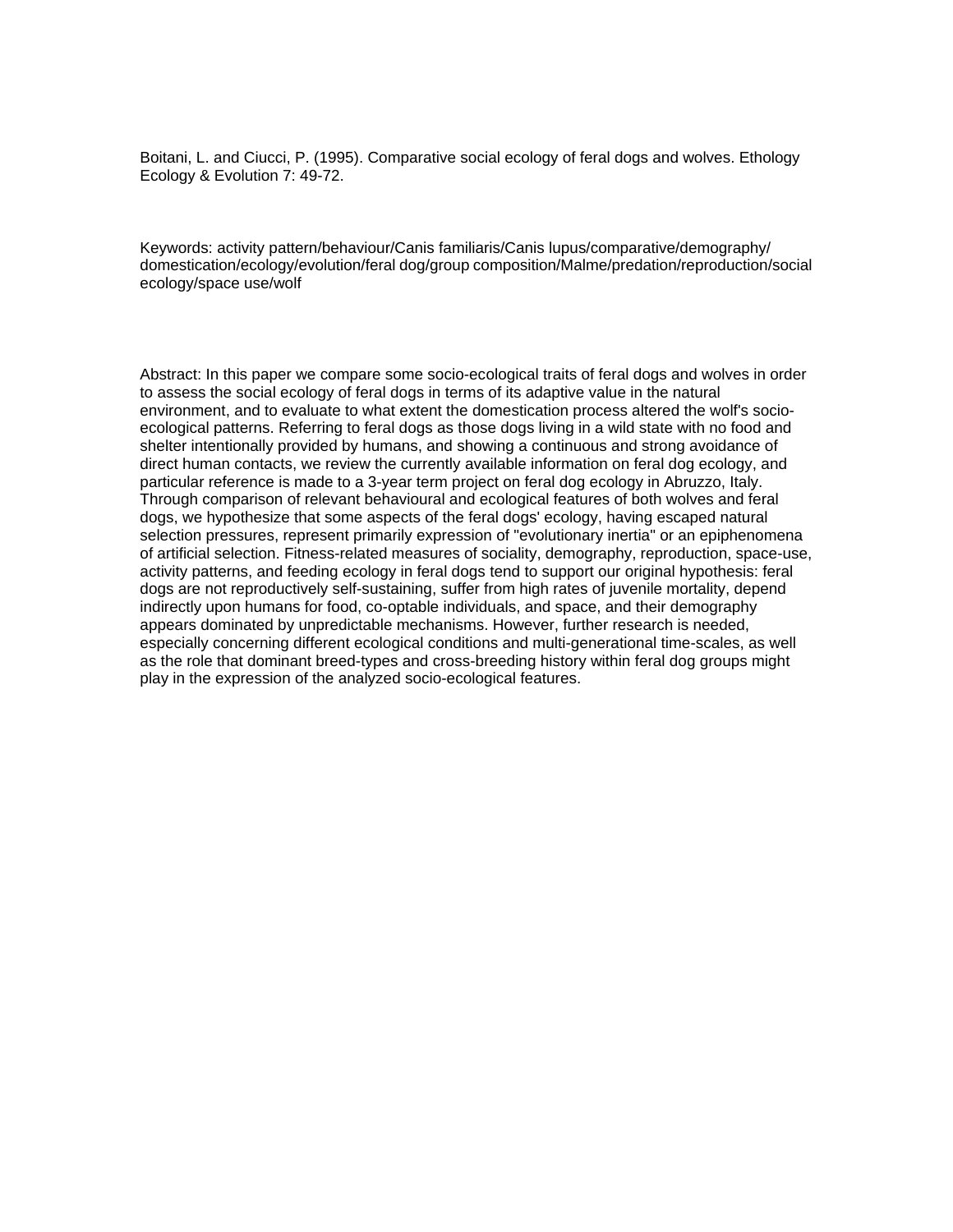# **Comparative social ecology of feral dogs and wolves**

# L. BOITANI and P. CIUCCI

*Dipartimento di Biologia Animale e dell'Uomo, Università di Roma "La Sapienza", Viale dell'Università 32, 00185 Roma, Italy*

*Received 26 August 1994, accepted 29 November 1994*

In this paper we compare some socio-ecological traits of feral dogs and wolves in order to assess the social ecology of feral dogs in terms of its adaptive value in the natural environment, and to evaluate to what extent the domestication process altered the wolf's socio-ecological patterns. Referring to feral dogs as those dogs living in a wild state with no food and shelter intentionally provided by humans, and showing a continuous and strong avoidance of direct human contacts, we review the currently available information on feral dog ecology, and particular reference is made to a 3-year term project on feral dog ecology in Abruzzo, Italy. Through comparison of relevant behavioural and ecological features of both wolves and feral dogs, we hypothesize that some aspects of the feral dogs' ecology, having escaped natural selection pressures, represent primarily expression of "evolutionary inertia" or an epiphenomena of artificial selection. Fitness-related measures of sociality, demography, reproduction, space-use, activity patterns, and feeding ecology in feral dogs tend to support our original hypothesis: feral dogs are not reproductively self-sustaining, suffer from high rates of juvenile mortality, depend indirectly upon humans for food, co-optable individuals, and space, and their demography appears dominated by unpredictable mechanisms. However, further research is needed, especially concerning different ecological conditions and multi-generational time-scales, as well as the role that dominant breed-types and cross-breeding history within feral dog groups might play in the expression of the analyzed socio-ecological features.

KEY WORDS: *Canis*, wolf, canid evolution, social ecology, feralization, domestication.

|  |  |  |  |  |                                                                                                                 | 50.                                                                                                                                                                                                                                                                                                                                                                                                                                                                                                                                                                                                                                                                                                                                                                                                                                                                                                                                                                                                                                                                                                                                                                                                                                                                                                                                                                                                                                                                                                                                                                                                                                                                                                                                                                                                                               |
|--|--|--|--|--|-----------------------------------------------------------------------------------------------------------------|-----------------------------------------------------------------------------------------------------------------------------------------------------------------------------------------------------------------------------------------------------------------------------------------------------------------------------------------------------------------------------------------------------------------------------------------------------------------------------------------------------------------------------------------------------------------------------------------------------------------------------------------------------------------------------------------------------------------------------------------------------------------------------------------------------------------------------------------------------------------------------------------------------------------------------------------------------------------------------------------------------------------------------------------------------------------------------------------------------------------------------------------------------------------------------------------------------------------------------------------------------------------------------------------------------------------------------------------------------------------------------------------------------------------------------------------------------------------------------------------------------------------------------------------------------------------------------------------------------------------------------------------------------------------------------------------------------------------------------------------------------------------------------------------------------------------------------------|
|  |  |  |  |  |                                                                                                                 | 51                                                                                                                                                                                                                                                                                                                                                                                                                                                                                                                                                                                                                                                                                                                                                                                                                                                                                                                                                                                                                                                                                                                                                                                                                                                                                                                                                                                                                                                                                                                                                                                                                                                                                                                                                                                                                                |
|  |  |  |  |  |                                                                                                                 | 53                                                                                                                                                                                                                                                                                                                                                                                                                                                                                                                                                                                                                                                                                                                                                                                                                                                                                                                                                                                                                                                                                                                                                                                                                                                                                                                                                                                                                                                                                                                                                                                                                                                                                                                                                                                                                                |
|  |  |  |  |  |                                                                                                                 | 53                                                                                                                                                                                                                                                                                                                                                                                                                                                                                                                                                                                                                                                                                                                                                                                                                                                                                                                                                                                                                                                                                                                                                                                                                                                                                                                                                                                                                                                                                                                                                                                                                                                                                                                                                                                                                                |
|  |  |  |  |  |                                                                                                                 | 54                                                                                                                                                                                                                                                                                                                                                                                                                                                                                                                                                                                                                                                                                                                                                                                                                                                                                                                                                                                                                                                                                                                                                                                                                                                                                                                                                                                                                                                                                                                                                                                                                                                                                                                                                                                                                                |
|  |  |  |  |  |                                                                                                                 | 54                                                                                                                                                                                                                                                                                                                                                                                                                                                                                                                                                                                                                                                                                                                                                                                                                                                                                                                                                                                                                                                                                                                                                                                                                                                                                                                                                                                                                                                                                                                                                                                                                                                                                                                                                                                                                                |
|  |  |  |  |  |                                                                                                                 | 56                                                                                                                                                                                                                                                                                                                                                                                                                                                                                                                                                                                                                                                                                                                                                                                                                                                                                                                                                                                                                                                                                                                                                                                                                                                                                                                                                                                                                                                                                                                                                                                                                                                                                                                                                                                                                                |
|  |  |  |  |  |                                                                                                                 | 56                                                                                                                                                                                                                                                                                                                                                                                                                                                                                                                                                                                                                                                                                                                                                                                                                                                                                                                                                                                                                                                                                                                                                                                                                                                                                                                                                                                                                                                                                                                                                                                                                                                                                                                                                                                                                                |
|  |  |  |  |  |                                                                                                                 | 57                                                                                                                                                                                                                                                                                                                                                                                                                                                                                                                                                                                                                                                                                                                                                                                                                                                                                                                                                                                                                                                                                                                                                                                                                                                                                                                                                                                                                                                                                                                                                                                                                                                                                                                                                                                                                                |
|  |  |  |  |  |                                                                                                                 | 58                                                                                                                                                                                                                                                                                                                                                                                                                                                                                                                                                                                                                                                                                                                                                                                                                                                                                                                                                                                                                                                                                                                                                                                                                                                                                                                                                                                                                                                                                                                                                                                                                                                                                                                                                                                                                                |
|  |  |  |  |  |                                                                                                                 | 59                                                                                                                                                                                                                                                                                                                                                                                                                                                                                                                                                                                                                                                                                                                                                                                                                                                                                                                                                                                                                                                                                                                                                                                                                                                                                                                                                                                                                                                                                                                                                                                                                                                                                                                                                                                                                                |
|  |  |  |  |  | the contract of the contract of the contract of the contract of the contract of the contract of the contract of | the contract of the contract of the contract of the contract of the contract of the contract of the contract of<br>Feral dogs and the feralization model example the contract of the contract of the contract of the contract of the contract of the contract of the contract of the contract of the contract of the contract of the contract of<br>Demography and group composition and the set of the set of the set of the set of the set of the set of the set of the set of the set of the set of the set of the set of the set of the set of the set of the set of the set o<br>Social system and the contract of the contract of the contract of the contract of the contract of the contract of the contract of the contract of the contract of the contract of the contract of the contract of the contract<br>Social unit device and the contract of the contract of the contract of the contract of the contract of the contract of the contract of the contract of the contract of the contract of the contract of the contract of the con<br>Group size and density the state of the state of the state of the state of the state of the state of the state of the state of the state of the state of the state of the state of the state of the state of the state of the<br>Reproduction and life histories and the series and the histories and the histories and the series of the series of the series of the series of the series of the series of the series of the series of the series of the serie<br>Denning and parental care and the contract of the contract of the contract of the contract of the contract of the contract of the contract of the contract of the contract of the contract of the contract of the contract of<br>Litter size and pup survival expansion of the size and pup survival |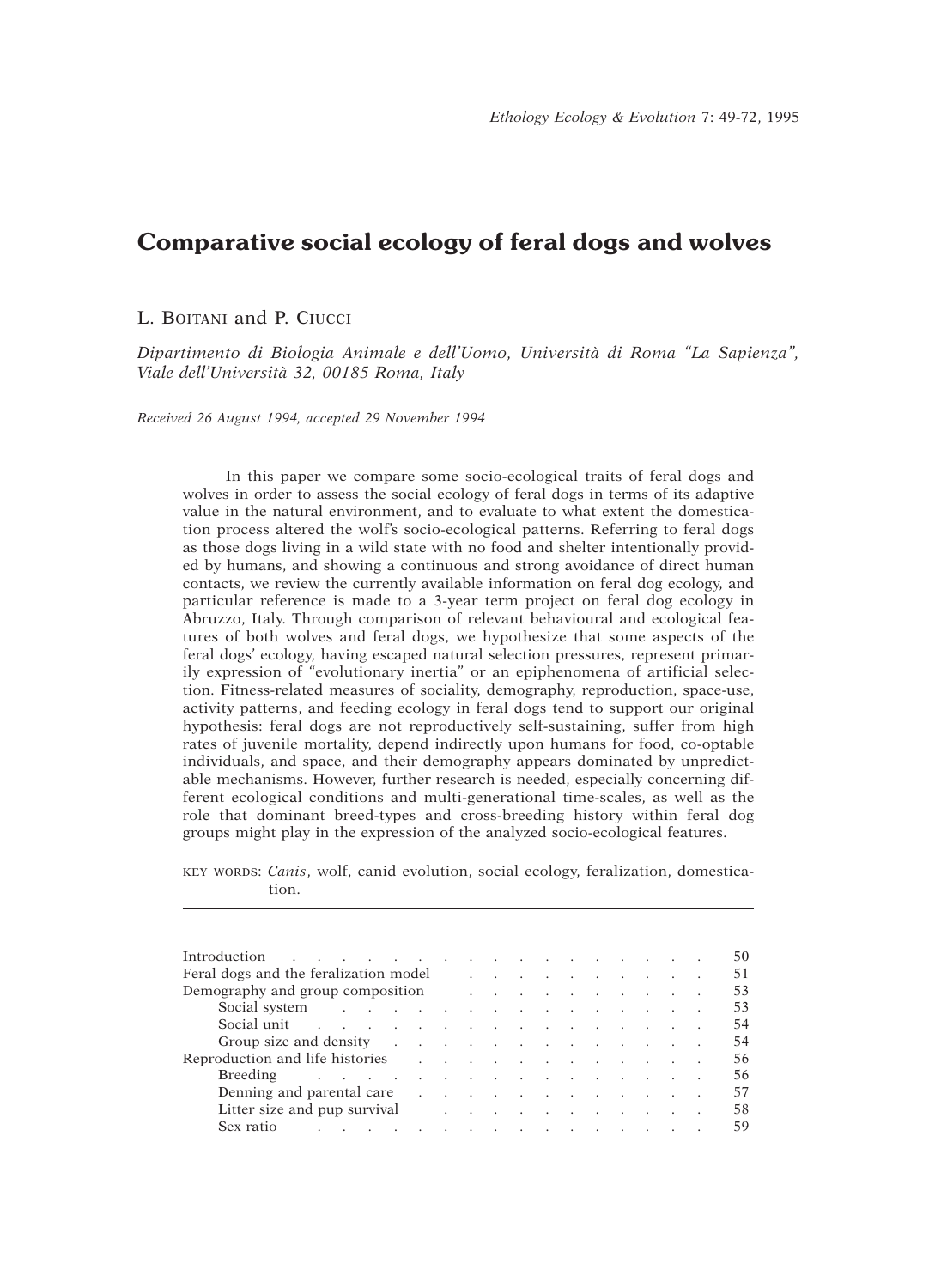| Space use patterns and the contract of the space use patterns and the contract of the space of the contract of the space of the space of the space of the space of the space of the space of the space of the space of the spa     |  |  |  |  |  |                                                                                 |  |  | 60 |
|------------------------------------------------------------------------------------------------------------------------------------------------------------------------------------------------------------------------------------|--|--|--|--|--|---------------------------------------------------------------------------------|--|--|----|
| Home-range expected a series of the series of the series of the series of the series of the series of the series of the series of the series of the series of the series of the series of the series of the series of the seri     |  |  |  |  |  |                                                                                 |  |  | 60 |
| Territoriality                                                                                                                                                                                                                     |  |  |  |  |  |                                                                                 |  |  | 61 |
| Activity patterns                                                                                                                                                                                                                  |  |  |  |  |  | the contract of the contract of the contract of the contract of the contract of |  |  | 62 |
| Food sources and predation resources and predation resources and predation                                                                                                                                                         |  |  |  |  |  |                                                                                 |  |  | 63 |
| Concluding remarks and the concluding remarks and the concluding remarks and the concluding remarks and the concluding remarks and the concluding remarks of the concluding $\alpha$ of the concluding remarks of the concluding r |  |  |  |  |  |                                                                                 |  |  | 65 |
| Acknowledgments                                                                                                                                                                                                                    |  |  |  |  |  |                                                                                 |  |  | 67 |
| References<br>the contract of the contract of the contract of the contract of the contract of the contract of the contract of                                                                                                      |  |  |  |  |  |                                                                                 |  |  | 67 |
|                                                                                                                                                                                                                                    |  |  |  |  |  |                                                                                 |  |  |    |

#### INTRODUCTION

Feral dogs probably existed in Eurasia soon after the beginning of dog domestication, as a result of the high integration of Mesolithic human cultures and the natural environment, and of the many opportunities the dogs had to move in and out of human settlements. Also on the North American continent feral dogs are believed to have existed well before European contact (MCKNIGHT 1964). There are at least two notable examples showing that the feralization process was already going on several millennia ago: the dingo in Australia and its likely ancestor the pariah dogs of all southern Eurasia (ZEUNER 1963; BRISBIN 1974, 1977; CLUTTON-BROCK in press). In the 18th century, stray and feral dogs roaming many of the large cities of the Mediterranean basin (Istanbul, Alexandria) were consistently reported by many authors, and indeed described almost as separate subspecies (cf. BREHM 1893). Warm climates and plenty of food resources have probably favoured the subsistence of dog populations around villages and towns, shifting through the house-stray-feral conditions. In particular, Mediterranean lifestyles and environmental conditions appear very favourable to the support of stray and feral dog populations (relatively warm climate, small game, free-ranging livestock, garbage dumps, loose interests and controls on the "commons") (BOITANI & FABBRI 1983). In a nation-wide dog census conducted in Italy in 1981, BOITANI & FABBRI (1983) revealed that feral dogs, i.e. those domestic dogs that live without any direct contact with and dependence on humans, were estimated to be about 80,000, representing about 10% of the total free-ranging dog population, which includes also stray dogs and all those left by their owner to move freely in and out of villages into the surrounding areas. In spite of their significant impact on human and natural environments, free-ranging dogs have rarely been investigated until recently and few studies of their ecology have been reported (BECK 1973; SCOTT & CAUSEY 1973; NESBITT 1975; CAUSEY & CUDE 1980; BARNETT & RUDD 1983; DANIELS 1983a, 1983b; GIPSON 1983; DANIELS & BEKOFF 1989a, 1989b; BOITANI et al. in press).

Wolves and dogs are often given separate names (i.e., *Canis lupus* for the wolf, and *Canis familiaris* for the dogs), but they are, by all taxonomic criteria, the same species, and it is now widely accepted that the wolf is the ancestor of all dog types. Almost 12,000 years of selection by humans has amplified the phenotype diversity of the dogs, as a result of natural and artificial selection. While the dog's fitness appears high when tested in its "natural" human context, little is known of the dog's performance when matched by natural selection forces alone.

In this paper we compare ecological and life-history traits of feral dogs and wolves; analysis of their differences and similarities might help understand to what extent the domestication process altered the wild progenitors' behavioural and ecological patterns, and affected the dog's fitness in a natural environment. We focus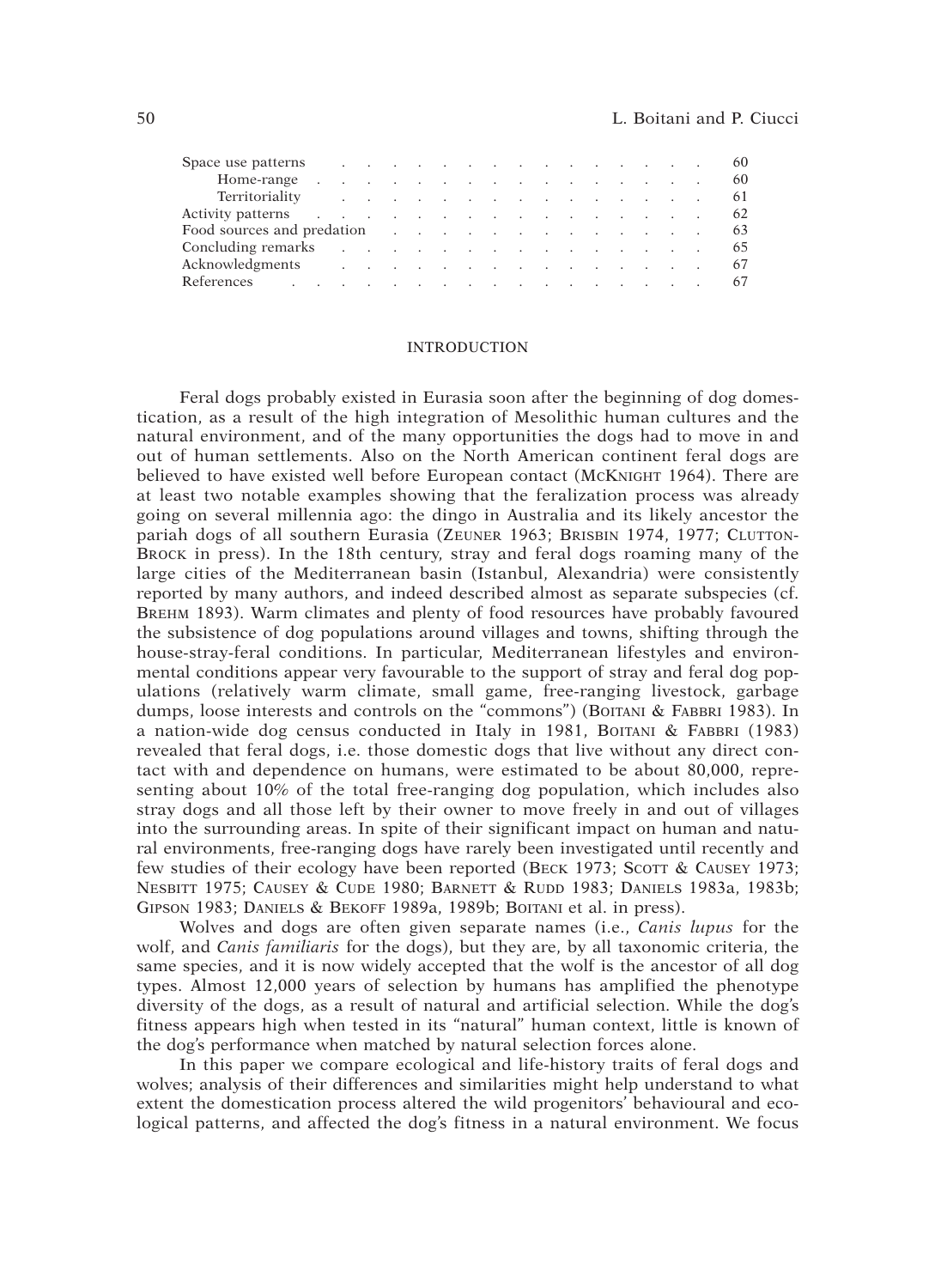primarily on feral dog groups whose existence in the wild is recent (i.e., a few generations) and who do not belong to populations which have completed a de-domestication process in an evolutionary perspective (PRICE 1984). Dingoes and pariah dogs are therefore excluded from the analysis having been exposed to natural selection for a number of generations significant enough to attain a rather stable "wild" phenotype: dingoes, having totally lost any domesticity, are often no longer considered feral (PRICE 1984). However, given (i) relatively brief (in terms of generations) exposure of feral dog groups to natural selection forces, and (ii) the degree of both intra- and inter-group individual variability due to differences in breed-types and cross-breeding history, we believe that one cannot reasonably expect any adaptive value of feral dog socio-ecological traits. It is also obvious that the great variability observed in the 350 and more different dog breeds might play a substantial role in determining the degree of expression of some socio-ecological traits (e.g., social attitudes, territorialism, etc.). However, even though information on breed influence on feral dogs' biology is not yet available, "pure" modern breeds are rarely found in well-established feral dog groups, where one might assume extreme breed tendencies to be selected against.

The perceived differences in ecological strategies as revealed by feral dog groups and wolf packs living in the natural environment, might be viewed as a test of our understanding of the evolutionary and adaptive values of the ecological traits in the wolf, as well as in other social, wild canids. Our underlying hypothesis is that many aspects of feral dog ecology, being the results of relaxed natural selection forces, represent primarily expressions of "evolutionary inertia" and/or results and epiphenomena of artificial selection in the dog.

In our comparative approach, we focus on those behavioural and ecological features of both wolves and feral dogs for which data are available and for which similar methodologies have been adopted. Particular reference is made to a research programme carried out on a group of feral dogs from 1984 to 1988 by means of radio-tracking in a mountainous area of the central Apennines (Abruzzo, Italy) (ANDREOLI 1987, CIUCCI 1987, FRANCISCI et al. 1991), and whose results are comprehensively reported by BOITANI et al. (in press). In particular we analyze parameters such as demography and sociality, reproduction and life-history, spaceuse patterns, activity patterns and feeding habits.

Although limited data on feral dog ecology are currently available, we have attempted a critical review of the existing literature. However, the same problems found in the study of domestication such as the geographic variation in biological characteristics and the choice of what constitutes a "representative" study population (PRICE 1984) might apply in our case, therefore limiting the generalization of our conclusions.

# FERAL DOGS AND THE FERALIZATION MODEL

Feral dogs are not a homogeneous category of animals. One of the critical difficulties encountered in conducting feral dog research is the determination of the true status of the dog being investigated, and several different definitions have been proposed (CAUSEY & CUDE 1980; BOITANI & FABBRI 1983; DANIELS & BEKOFF 1989a, 1989b). The distinction among feral, stray, and other free-ranging dogs is sometimes a matter of degree (NESBITT 1975). Dogs categories have been classified on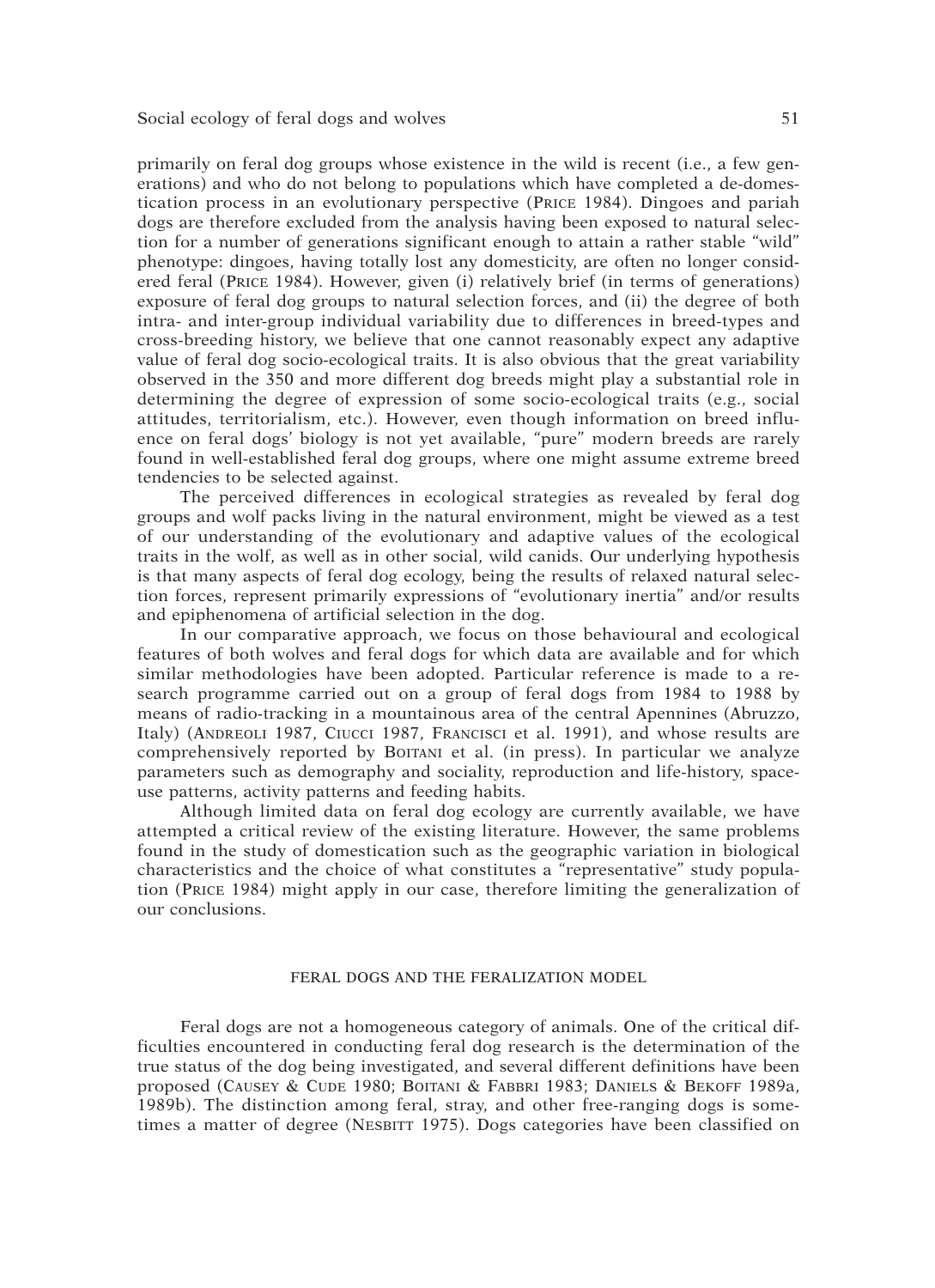the basis of behavioural or ecological traits (SCOTT & CAUSEY 1973, CAUSEY & CUDE 1980); the dog's origins (DANIELS & BEKOFF 1989a, 1989b); the dog's main type of range (rural vs urban free-ranging: BERMAN & DUNBAR 1983; those having unrestricted access to public property: BECK 1973); the dog's kind and level of human dependency (WHO 1988). BOITANI et al. (in press) defined feral dogs as those living in a wild and free state with no direct food or shelter intentionally supplied by humans (CAUSEY & CUDE 1980), and that did not show any evidence of socialization to humans (DANIELS & BEKOFF 1989a), but rather a strong continuous avoidance of direct human contacts. Visual and radiotracking observations were used to distinguish feral dogs from other free-ranging dogs. This diversity of definitions contributes to the difficulties of comparing results from different studies. Further complexity arises from considering feralization from the evolutionary perspective, where it has been viewed as the domestication process in reverse (HALE 1969, BRIS-BIN 1974, PRICE 1984), or as a behavioural ontogenetic (developmental) process (DANIELS & BEKOFF 1989c): the two interpretations focus on different levels (population and individual) and imply different temporal scales as well as different theoretical and research approaches (DANIELS & BEKOFF 1989c).

Indeed, most authors agree that "owned", "stray" and "feral" dogs are not closed categories and that dogs may change their status throughout their life (SCOTT  $\&$ CAUSEY 1973, NESBITT 1975, HIRATA et al. 1987, DANIELS 1988, DANIELS & BEKOFF 1989a), supporting DANIELS & BEKOFF (1989c) view of feralization as a behavioural ontogenetic process, sometime occurring within an individual lifetime. Only three dogs out of the 11 adults studied by BOITANI et al. (in press) were certainly born in the wild, while the others were recruited from the village populations, shifting from a stray to a feral condition. Shifting status may depend upon several natural and artificial causes (Fig. 1): a dog can become stray by escaping human control, by abandonment or simply by being born to a stray mother (BECK 1975). A stray dog can become feral when forced out of a human environment or when co-opted or simply accepted by a feral group existing nearby (DANIELS 1988; DANIELS & BEKOFF 1989a, 1989c), like the majority of group members studied by BOITANI et al. (in press). In the same study, it was found that some free-ranging dogs could display behaviours and attitudes intermediate to those expected on the basis of the proposed categories. This suggests that change of status in dogs is not always radical and abrupt, but rather, depending on local stimuli and conditions, might require a



Fig. 1. — The feralization model.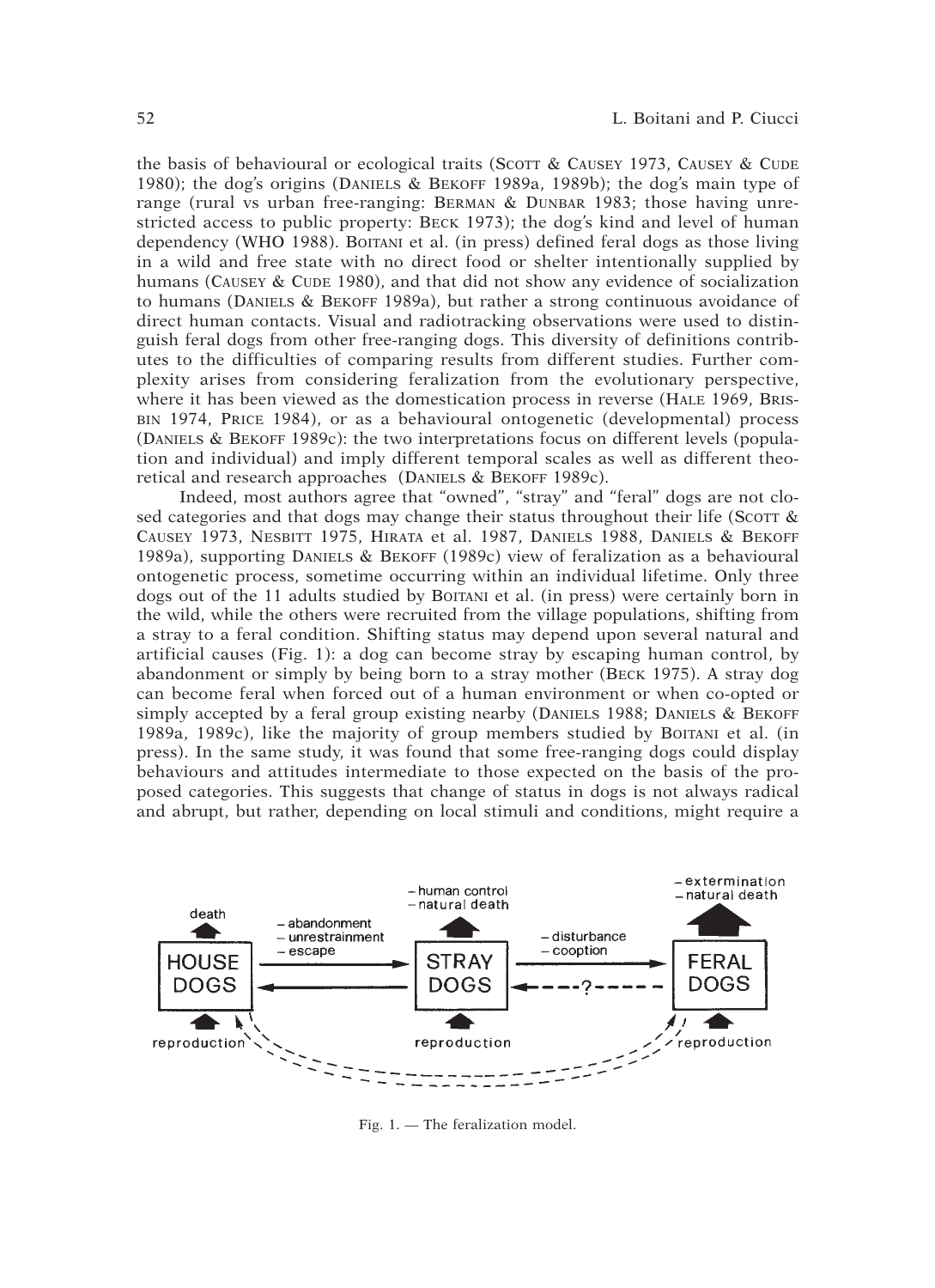significant portion of an individual life-span. A change in local conditions might force an individual dog to reverse its tendencies. The way back (i.e., toward the "house" category) may be observed when a stray dog is adopted by humans. The further step (i.e., from feral to stray or even owned condition), although generally unlikely, has been observed by BOITANI et al. (in press), and more recently experimentally demonstrated by one of us (P. CIUCCI unpubl.) by rehabilitating a feral dog to a domestic status (both cases referring to individuals who, although living as feral dogs, were not born in the wild). However, the evidence so far collected suggests that, when feral dogs live in socially independent units (i.e., they are socially bonded with other dogs), and in the absence of interference from humans, it is highly unlikely for them to reverse their status (i.e., the feralization process is reinforced through new generations). From this perspective, our definition of feral dogs (cf. BOITANI et al. in press) matches DANIELS & BEKOFF (1989c) view that feralization occurs through the development of a fear response to humans, and does not necessarily involves a significant genetic divergence from their domestic ancestors.

### DEMOGRAPHY AND GROUP COMPOSITION

# *Social system*

The typical social system found in wolves is a linear hierarchy structure extended to all members of the social unit (males and females), where dominantsubordinate distances are regulated on the basis of individual agonistic behaviour (MECH 1970, ZIMEN 1982). The wolf social structure, where dominance is reflected both in terms of privilege (e.g., "peck order") and initiative (travelling, hunting, territorial defence, reproduction, etc.) appears to allow for a higher functional integration among individual members than the mere aggregation of individual behaviours. Indeed, forms of social control might affect individual tendencies to increase the group's functionality and survival. For example, social control on reproduction (i.e., deferred reproduction, PACKARD et al. 1983) regulates the number of reproducing individuals within the group and, at the same time, might increase the chances of pup survival through availability of non-reproducing adults (HARRINGTON et al. 1983).

In the case of feral dogs the social structure appears to be essentially an aggregation of monogamous breeding pairs and their associates (pups and/or subadults of pair members). Agonistic behaviour, which has been observed in ritualized forms similar to those of wolves (L. BOITANI et al. unpubl. data), does not seem to extend over the individual level and does not seem to translate into a higher social structure (i.e., the hierarchical scale of wolves) that includes all individuals and exerts forms of social control on group activity (e.g., in reproduction). It is not clear if the lack of a higher social organization is related to the nature, the intensity and the frequency of agonistic confrontations among individuals in feral dog group, or rather to the lack in the dog of the same social susceptibility, in terms of behaviour and physiology, which appears to be critical in wolf sociality, or to all these. Indeed, in the case of feral dogs the observed intraspecific social behaviour might simply reflect the influence of human contacts during its early phases (Scorr & FULLER 1965). This is even more important in dogs living under feral conditions but who have been recruited from the house and/or stray categories. If this were true we would expect, as the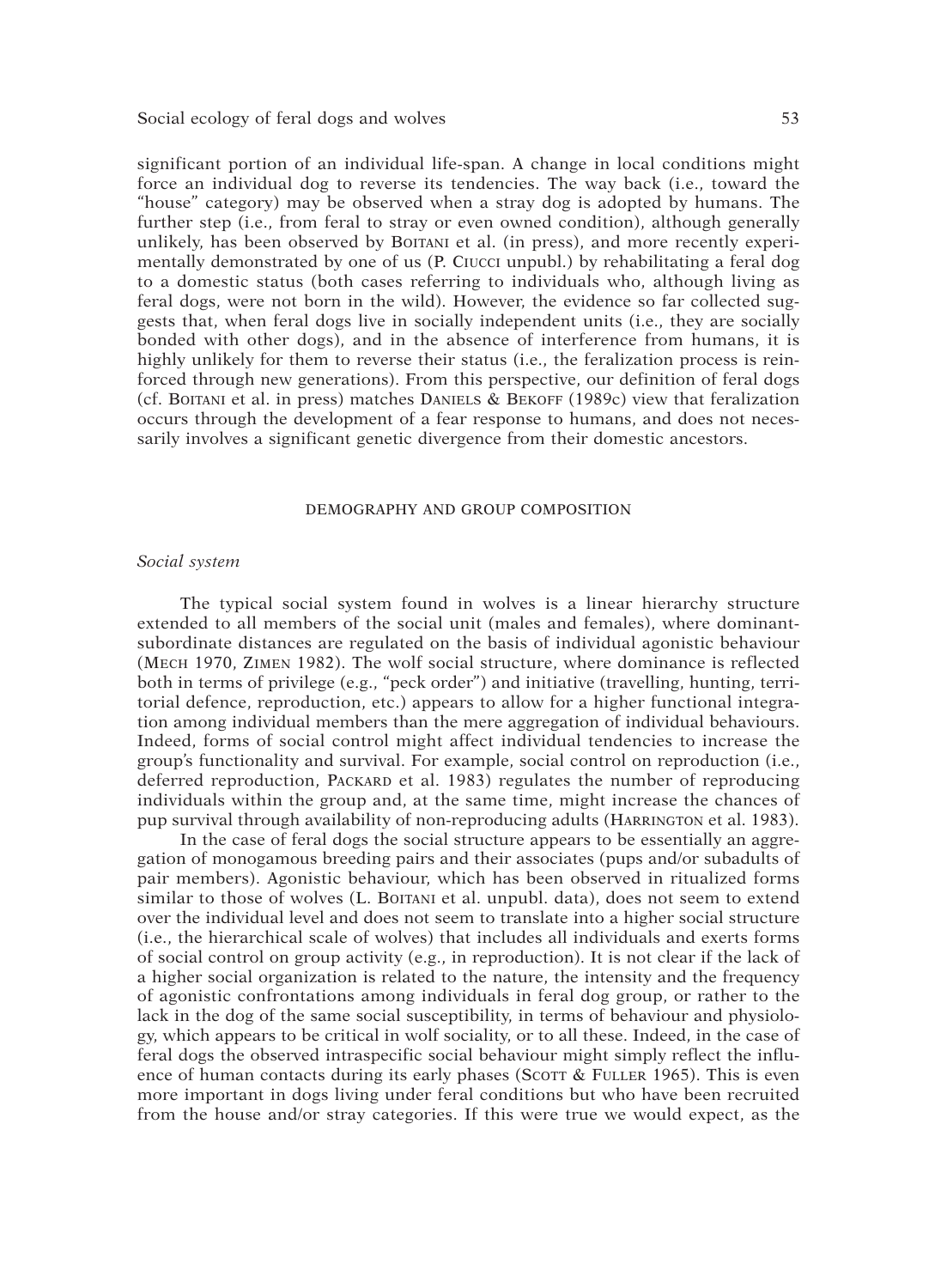number of generations under feral conditions increases, for social attitudes in feral dogs to resemble more closely those of wolves. Also, the extent different breeds influence the social behaviour should be carefully considered.

### *Social unit*

Among canids, packs are social units that hunt, rear young and protect a communal territory as a stable group (MECH 1970); and their members are usually related individuals (BEKOFF et al. 1984).

Wolves, in particular, live in packs that are basically one-family units (MECH 1970, HABER 1977, PETERSON 1977) that form when two adults of opposite sex meet on a vacant territory, and reproduce (ROTHMAN & MECH 1979, FRITTS & MECH 1981). Formation and persistence of the pack as a functional unit is based on the social bond among its members, or what has been referred to, in human terms, as a sort of "affectional tie" (MECH 1970: 46). Although there are also cases of "non-family" packs reported in the wild, all have in common a male-female pair (MECH  $\&$  NEL-SON 1990).

Feral dogs in Italy showed characteristics of the wolf pack only to a limited extent and, most notably, members of the same social unit were not generally related (BOITANI et al. in press), as in most cases of stray and feral dogs studied elsewhere (SCOTT & CAUSEY 1973; NESBITT 1975; CAUSEY & CUDE 1980; BERMAN & DUN-BAR 1983; DANIELS & BEKOFF 1989a, 1989b). However, even though the whole social unit centred around stable breeding-pairs, the kinds of association and social bond among feral dogs did not reflect the precise rules of pack living, as known for other canids (KLEIMAN & EISENBERG 1973, BEKOFF et al. 1984, GITTLEMAN 1989). Therefore, we propose the term "group" as more appropriate for a feral dogs' social unit rather than pack.

### *Group size and density*

Group size was 2-5 individuals in SCOTT & CAUSEY (1973) and 2-6 individuals in 14 groups in CAUSEY & CUDE (1980), both in Alabama. DANIELS & BEKOFF (1989b) report 2-4 animals per pack in their feral population in Arizona. NESBITT (1975), in his 5-years study of feral dogs in Illinois, found a mean group size of 5-6 animals. BOITANI & RACANA (1984) also report feral dogs in Basilicata (southern Italy) seen mostly in pairs. BOITANI et al. (in press) found group size ranging 3-6 adults. Urban free-ranging dog studies report a majority of animals being seen alone or in pairs (BECK 1975, BERMAN & DUNBAR 1983, DANIELS 1983a, HIRATA et al. 1986, DANIELS & BEKOFF 1989b, MACDONALD & CARR in press). It is possible that the smaller group sizes in urban and rural areas are due to the little advantage conferred on groupliving when food resources are scarce (BECK 1973, DANIELS & BEKOFF 1989b), or, alternatively, to the fact that in urban areas food resources are plentiful and cooperative "hunting" is not an advantage (BERMAN & DUNBAR 1983). Unfortunately neither of these considerations are supported by accurate estimates of food resources, in both spatial and temporal terms.

Pack size in wolves varies greatly, generally ranging from two to 15 individuals per pack in winter (MECH 1986), and packs of up to 36 individuals have been reported from Alaska (RAUSCH 1967). However, average pack size from different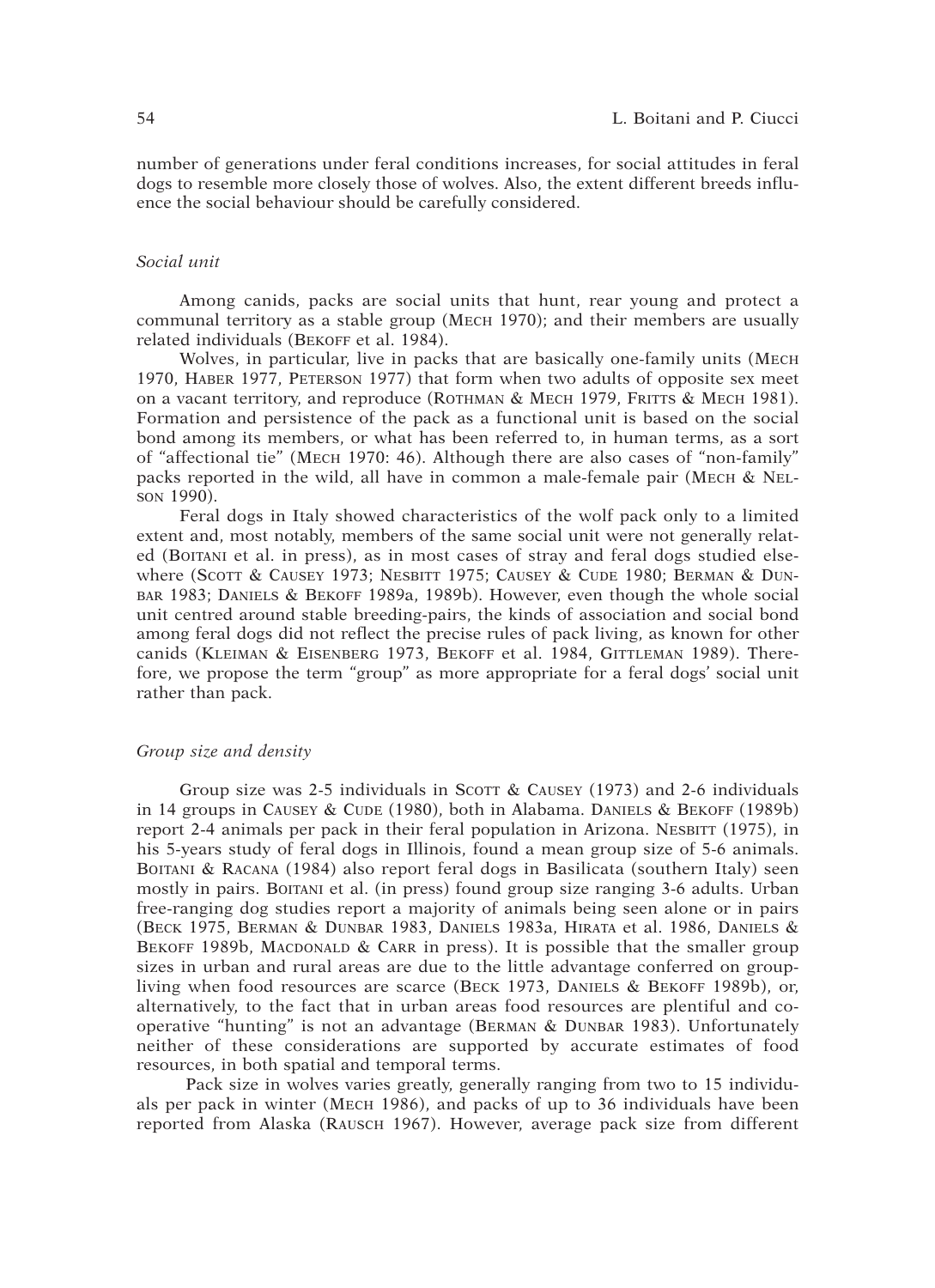areas appears to be seven or less (MECH 1970). Although information regarding pack dynamics in wolves has been obtained both in captivity and in the wild (e.g. ZIMEN 1982; MECH 1977a, 1986), the factors through which pack size are regulated have not been clearly defined. Pack size is a function of mortality and recruitment rates, as well as time of dispersal by pack members (PACKARD & MECH 1980). However, the ultimate and most important factor affecting pack size appears to be prey abundance, as changes in prey availability correspond to proportional changes in pack size: MECH (1977a) reported a decrease in mean pack size (midwinter) from 5.7-8.6 to 3.7 during a period of deer decline in Minnesota, and MESSIER (1985) reported a mean pack size of 5.7 and 3.7, respectively in areas of high and low prey density in Quebec. Pack size is not to be expected to be stationary year-round (MECH 1977a, 1986), and major fluctuations (up to 12%) have been observed from December through March in areas of low prey density (MESSIER 1985).

The group composition of feral dogs was found to be rather stable by BOITANI et al. (in press), although in the absence of any apparent, intrinsic regulatory mechanism. In the 1984-1987 period, all events reducing or increasing the group numbers appeared to be related to external factors (human persecution and the availability of stray dogs), and without any predictable adaptive value. All deaths of sexually mature individuals were accidental and caused by human interference, while the newborn from feral parents contributed almost nil to the long term group stability. Only by recruitment of new members from the village stray population was the feral group able to maintain its size: at the end of the study, all but one dog in the group were of stray origin. The accidental disruption of the breeding pair appeared essential to trigger the recruitment mechanism: as a pair-bonded adult died the adult left alone managed to co-opt a sexually mature individual of the opposite sex. This new member became in turn socially accepted by the whole feral group. Breeding periods in canids are accompanied by extensive social interactions which, in turn, may contribute to stronger pair bonds (KLEIMAN & EISEN-BERG 1973). Increased social interactions may facilitate co-option of external adults (most interactions with dogs from the villages were observed during these periods), while a strong pair bond may be the major cause of preventing further co-options. Although these speculations might be a promising hypothesis, they do not foresee any self-regulating mechanism for group size, and are weakened by the lack of data on the behavioural responses of in-group individuals to the attempts of external dogs to approach and join the group.

Quantity and distribution of food resources are often called as primary causes of social groups and determinants of group size (MACDONALD 1983, VON SCHANTZ 1984, MACDONALD & CARR 1989 and in press). BOITANI et al. (in press) discussed the role of the dumps at their study area, which provided a food supply in excess during all seasons: group size was then referred more to social factors rather than ecological ones. It is interesting to note that the marked philopatry of those dogs would meet the general premises of the Territory Inheritance Hypothesis (LIND-STROM 1986): this hypothesis on the evolution of group-living in carnivores gives stronger importance to the attachment of individuals to the parents' territories, and it predicts an optimal group size which fits the results obtained by BOITANI et al. (in press). The same authors, however, failed to report differential measures of fitness of phylopatric sub-adults versus dispersers, which are critical to assess LINDSTROM's hypothesis. The feral dog ecology must undergo deeper and longer term research in order to be reasonably tested against these theoretical generalizations. In addition, we believe that theoretical analysis of canid evolutionary strategies (BEKOFF et al.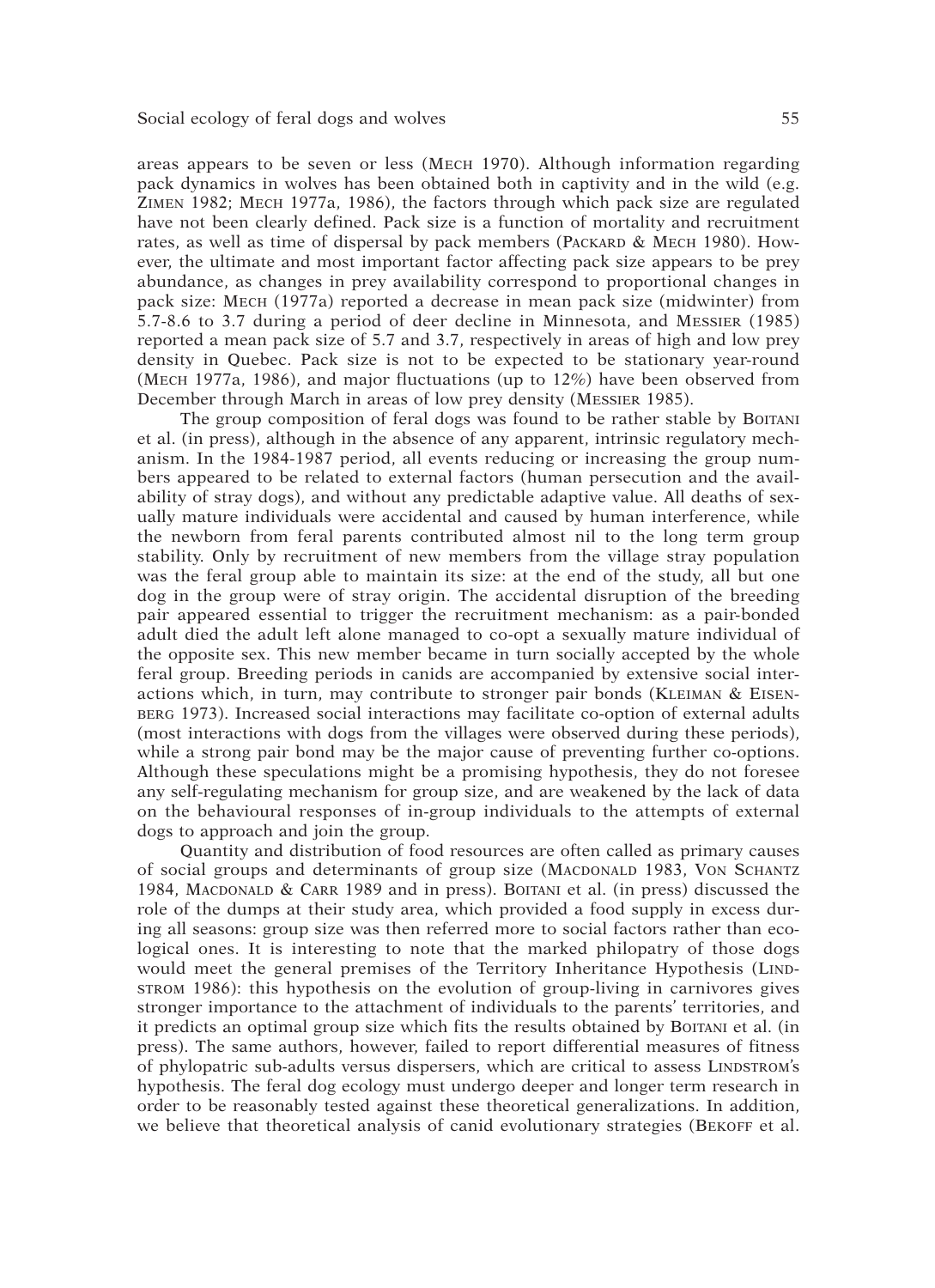1984) are of limited value when carried out on animals which have been living under artificial and natural selection pressures.

It seems reasonable to assume that the lack of social structure and social bonds, that is typical of the wolf pack, poses an upper limit to the number of feral dogs that can effectively cooperate as a functional unit (in hunting, territorial defence, offspring care, etc.). This might in part explain the smaller size of feral dog groups (SCOTT & CAUSEY 1973, NESBITT 1975, CAUSEY & CUDE 1980, DANIELS & BEKOFF 1989b, BOITANI et al. in press) as compared to wolf packs. However, the situation appears obscured in Italy where, for both wolves and feral dogs, even though to a different extent, human persecution and interference is perhaps the most important (and unpredictable) factor affecting, directly and indirectly, the pack and group demography. This could also explain the lower density values observed for wolves in Italy (1.25/100 km2, ZIMEN & BOITANI 1975) and in Spain  $(1.5-2/100 \text{ km}^2)$ , VILA et al. 1993) as compared to those at the same latitudes in North-America, even in periods of population decline (3.4/100 km<sup>2</sup>, MECH 1986). A conservative density estimate for the feral dogs studied through intense field research by BOITANI et al. (in press) accounts for 1.3-2.0 feral dogs/100 km2, which appears closer to the wolf density in Italy (ZIMEN  $&$  BOITANI 1975). This could suggest that feral dog groups in Abruzzo tend to be regulated by the same ecological factors (including human persecution) that operate on wolves, although through very different mechanisms (see BOITANI et al. in press).

Conversely, wolf densities in North-America appear to be regulated essentially by the availability of the ungulate biomass (KEITH 1983) which, through the wolves' social behaviour, has an effect on their numerical and functional responses.

### REPRODUCTION AND LIFE HISTORIES

#### *Breeding*

Domestic dogs usually breed twice a year, although without seasonal patterns. In feral dogs, BOITANI et al. (in press) found an average 7.3 months (range 6.5-10 months) between oestrus. As 50% of the parturitions occurred during the period February-May, they indicate a breeding increase in spring, whereas the others were scattered during the rest of the year. Although the spring concentration was significant, it has not yet been possible to determine any real synchrony of breeding among females. MACDONALD & CARR (in press) report a much more synchronized breeding in their dogs and refer this to a period of group stability: this hypothesis is consistent with data by BOITANI et al. (in press), and it deserves further observation. Increase in breeding in spring and fall was reported by GIPSON (1972) and suggested as possible by DANIELS & BEKOFF (1989b). Time of the year breeding occurs has a critical adaptive value, in terms of pup survival rates, and wild canids in Italy generally give birth in April (*Vulpes vulpes*) and in April-May (*Canis lupus*) (BOITANI 1981). In this regard, however, it is quite unlikely that the observed concentration in spring of oestrus cycles in feral dogs might indicate a converging strategy, even at a very early degree, with other wild canids. The life spans and poor viability of the dog population would not allow sufficient time for a strategy to be successfully attained. It might rather represent the remnant of an ancestral condition, i.e. the physiological potential to synchronize endogenous reproductive rhythms to the photoperiod cycle, as can be inferred from wolves (SEAL & MECH 1983, SEAL et al. 1987) and Cape hunting dogs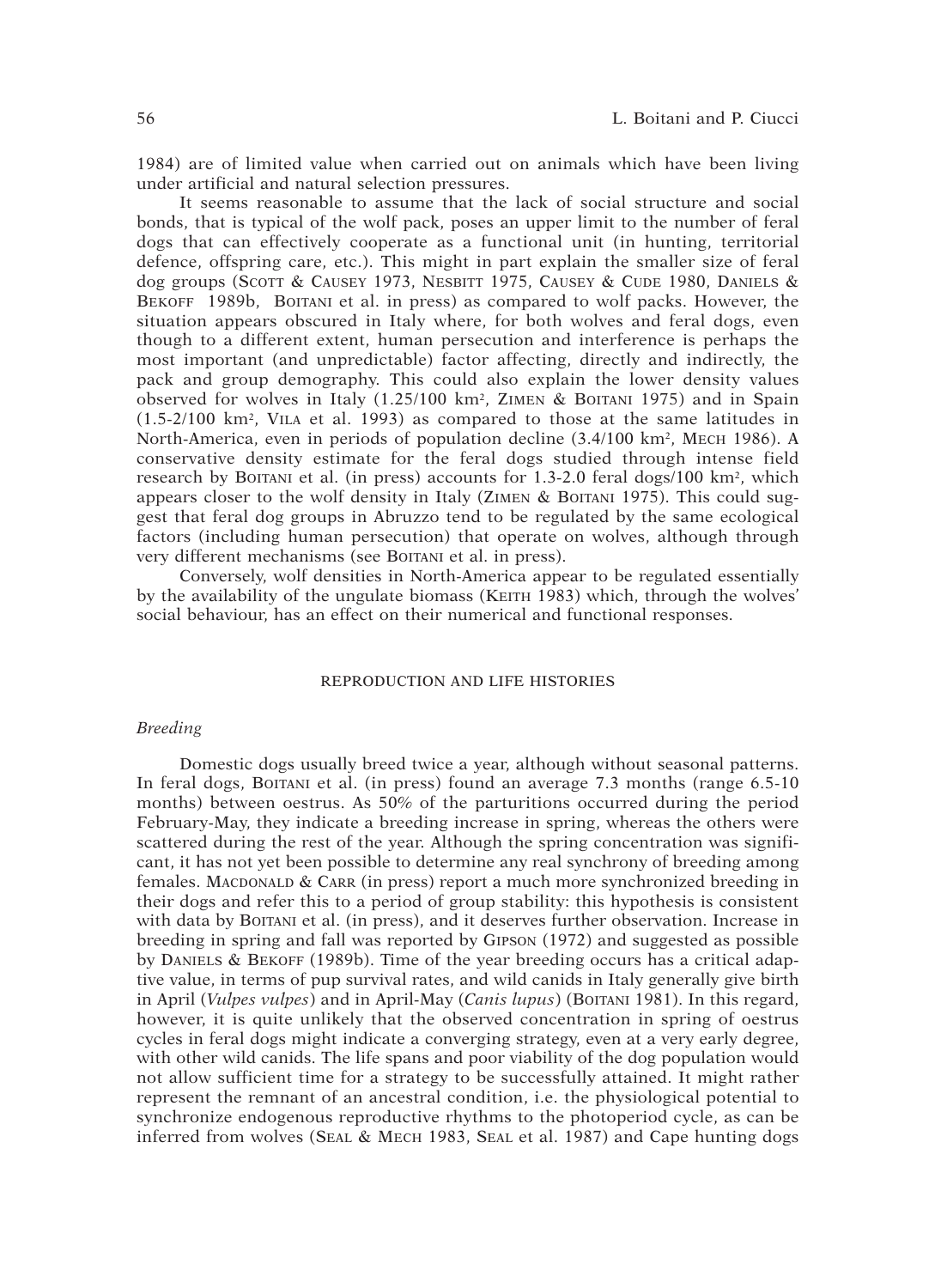(CUNNINGHAM 1905). On the other hand, the lack of synchronicity among the breeding females of the studied group (BOITANI et al. in press), as well as the casual distribution throughout the year of the off-spring oestrus cycles, might be expression of modifications of the ancestral reproductive traits due to artificial selection: the loss of susceptibility to a social control on reproduction and an escape from photoperiod synchronization (PACKARD et al. 1985).

Although there are cases of two litters being raised successfully within the same pack of wolves (MURIE 1944, VAN BALLENBERGHE 1983, MECH & NELSON 1989), restriction of breeding to a single dominant female appears to be the general rule (e.g. RABB et al. 1967, MECH 1970, ZIMEN 1976, PACKARD & MECH 1980, HARRINGTON et al. 1982), and it is achieved through deferred reproduction of the subordinates (PACKARD et al. 1983, 1985). Within the feral dog group studied in Italy (BOITANI et al. in press) no indication was gathered of any form of social control on the sexual behaviour of the (subordinate) adults. All females reproduced, giving the group its full potential for demographic increase.

# *Denning and parental care*

Only one case of group splitting was observed by BOITANI et al. (in press) when denning and pup rearing by one of the feral dog females was observed to last more than 5 months. In all other denning activities, females always reared their pups without any care or threats by other group members, and located their dens within or in close proximity to the group's traditional core areas. Denning females spent most of the time at the den, with frequent visits to the closest feeding sources. Denning females who reared offspring within the group's traditional home-range were often visited by other group members, although there was no indication of communal care of the litters (BOITANI et al. in press). Pups in their first weeks of life were often left unattended at the den while the mother was feeding, and this might indeed account for a significant rate of infant mortality due to predation (BOITANI et al. in press). Denning and rearing pups apart from the group has been reported in feral dogs by DANIELS (1988) and DANIELS & BEKOFF (1989b). Group splitting during denning has been suggested as an adaptive strategy for pack-living canids as a way to reduce the burden of alloparental care on the pack, and to reduce the threats of infanticide by the dominant female (DANIELS & BEKOFF 1989b); on the other hand, group participation in rearing is adaptive for just the opposite reasons, i.e. it relieves the female from the burden of caring alone for her pups, and it provides more protection for the young from other predators (KLEIMAN & EISENBERG 1973). In absence of a selective pressure for pack splitting, denning within the group's territory increases protection from intruders and potential predators.

In wolves, dens are generally located within the pack territory (LOWHEAD 1983, CIUCCI & MECH 1992), and all the pack movements during denning periods are influenced by the den location, where the adults and the yearlings return periodically to regurgitate and attend the pups (MURIE 1944, MECH 1970, CARBYN 1974, VAN BALLENBERGHE et al. 1975, HARRINGTON & MECH 1982). In wolves, the role of auxiliaries (non-breeding adults and yearlings) in the communal rearing of the relatives' offspring has recently been interpreted in terms of individual selection (PACKARD & MECH 1980, HARRINGTON & MECH 1982, HARRINGTON et al. 1983) where, rather than a form of altruism, it is viewed as part of the optimal reproductive strategy of those individuals who temporarily defer reproduction (PACKARD et al. 1983).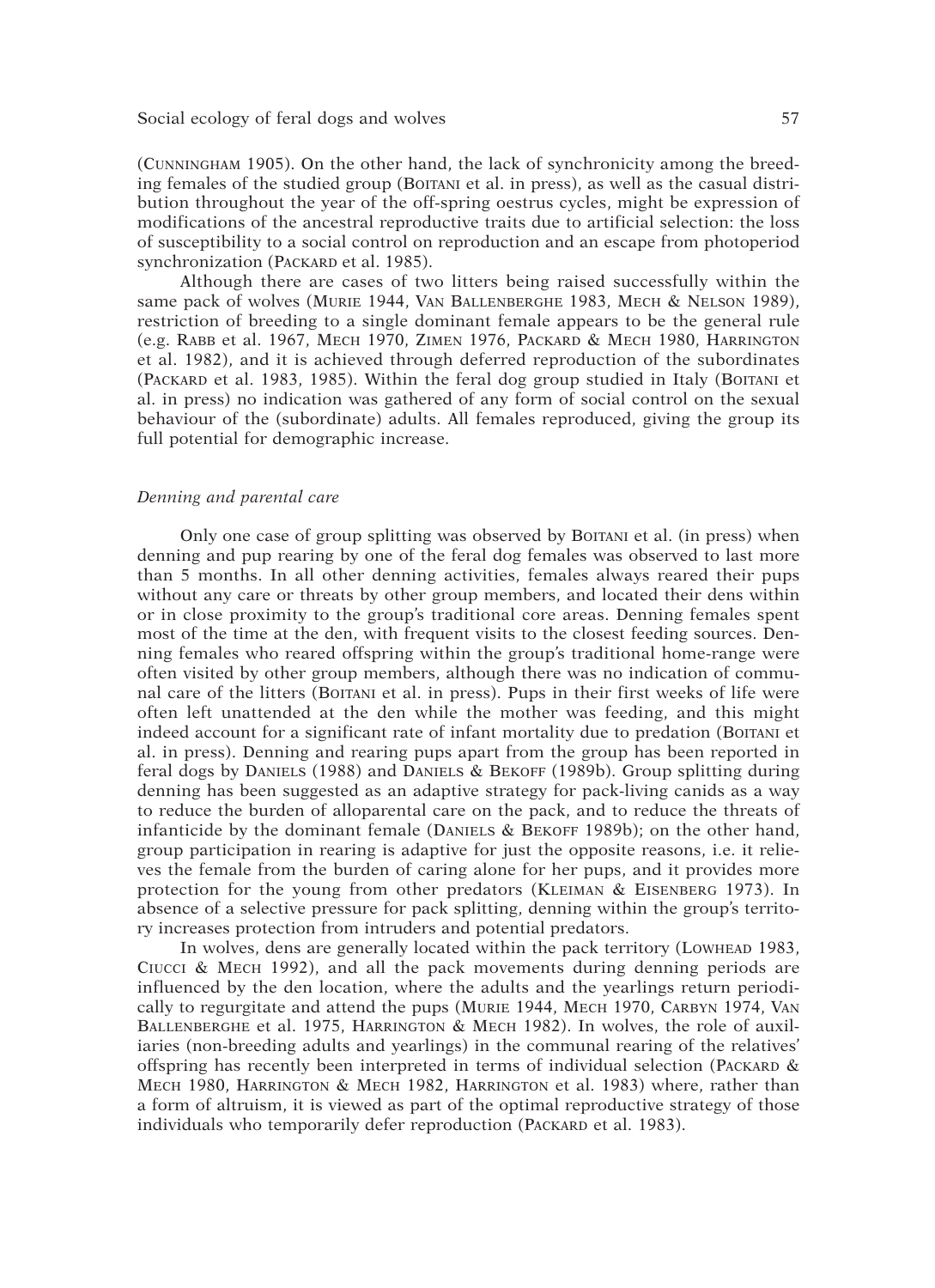In feral dogs, rearing pups without male assistance might be due to the domestication process, where humans have provided assistance. In fact, dogs stand alone, among all canids, for a total lack of paternal care (KLEIMAN & MALCOM 1981). This could also explain the apparent lack of auxiliaries of any sex in feral dog groups, even though it is mostly the absence of deferred reproduction in the adults, i.e. absence of social control on subordinates' sexual behaviour (PACKARD et al. 1985), that seems to affect the availability of potential helpers.

# *Litter size and pup survival*

Dogs are known to have litter sizes up to 17, although up to 10 is the most usual range (KLEIMAN 1968, KLEIMAN & EISENBERG 1973). For feral dogs, a litter of five and a total of eight for two other litters have been reported by NESBITT (1975), and DANIELS & BEKOFF (1989b) report a total of 10 pups from two litters. However, estimates of litter size rely on pups first sightings, which rarely occur before they are mobile (2-4 weeks old), when natal and post-natal mortality might have already contributed to lower estimates. BOITANI et al. (in press) report a lower mean litter size  $(3.63 \text{ pupils/litter}, n = 11)$  than previously reported for feral dogs elsewhere, and also lower than the figure (5.5 pups/litter,  $n = 17$ ) obtained by MACDONALD & CARR (in press) in the same study area for a different period and group composition. Along with factors such as nutritional status of the bitches, occurrence of epizootics and competition among pups, and predation, the different litter size values might be explained by the great variability in age-related fecundity in different breeds, as well as by different age-structures of the groups studied.

Wolf average litter sizes in the wild range from 4.0 to 6.5 (MECH 1970), estimates being mostly based on the first observation of the litters after parturition, as for the dogs. Based on active nipple counts of lactating females, and on mid-summer and winter pups observations, MECH (1977a) reported an average litter size from 3.0 to 3.4 pups/litter, relating the lower than average estimate to the considerable nutritional stress that the population was facing. It remains unclear, however, if food availability affects the natality rates of the breeding females or rather pup survival rates during the early post-natal period, or both.

Survival rates for wolf pups are generally low in conditions of malnutrition (MECH 1970, VAN BALLENBERGHE & MECH 1975, SEAL et al. 1975), and appear positively correlated with the number of in-group auxiliaries (HARRINGTON et al. 1983). Survival rates are generally low in feral dogs as compared with wolves: BOITANI et al. (in press) found that out of 40 pups, 28 (70%) died within 70 days of birth, 9 (22.5 %) died within 120 days, 1 (2.5%) within one year, and only 2 (5%) survived the age of one year. These values compare with similar ones found by NESBITT (1975), SCOTT & CAUSEY (1973), DANIELS & BEKOFF (1989b), MACDONALD & CARR (in press). The low survival rate at 4 months of age (7.5%) found by BOITANI et al. (in press) is a clear indication that the majority of mortality occurs during this period of early independence, and may be due to four factors relevant for the purpose of this paper: a) in the absence of communal helping, pups are often left at the den unattended, thus increasing the risks of predation; b) from about 6-8 weeks of age the pups begin to explore, without adult supervision, increasing portions of range surrounding the den site and this, again, increases risks of predation; c) as their mother enters her new oestrus cycle, she is most likely to lower her interest in her offspring, and d) irregular breeding cycles occurring twice a year cause many a lit-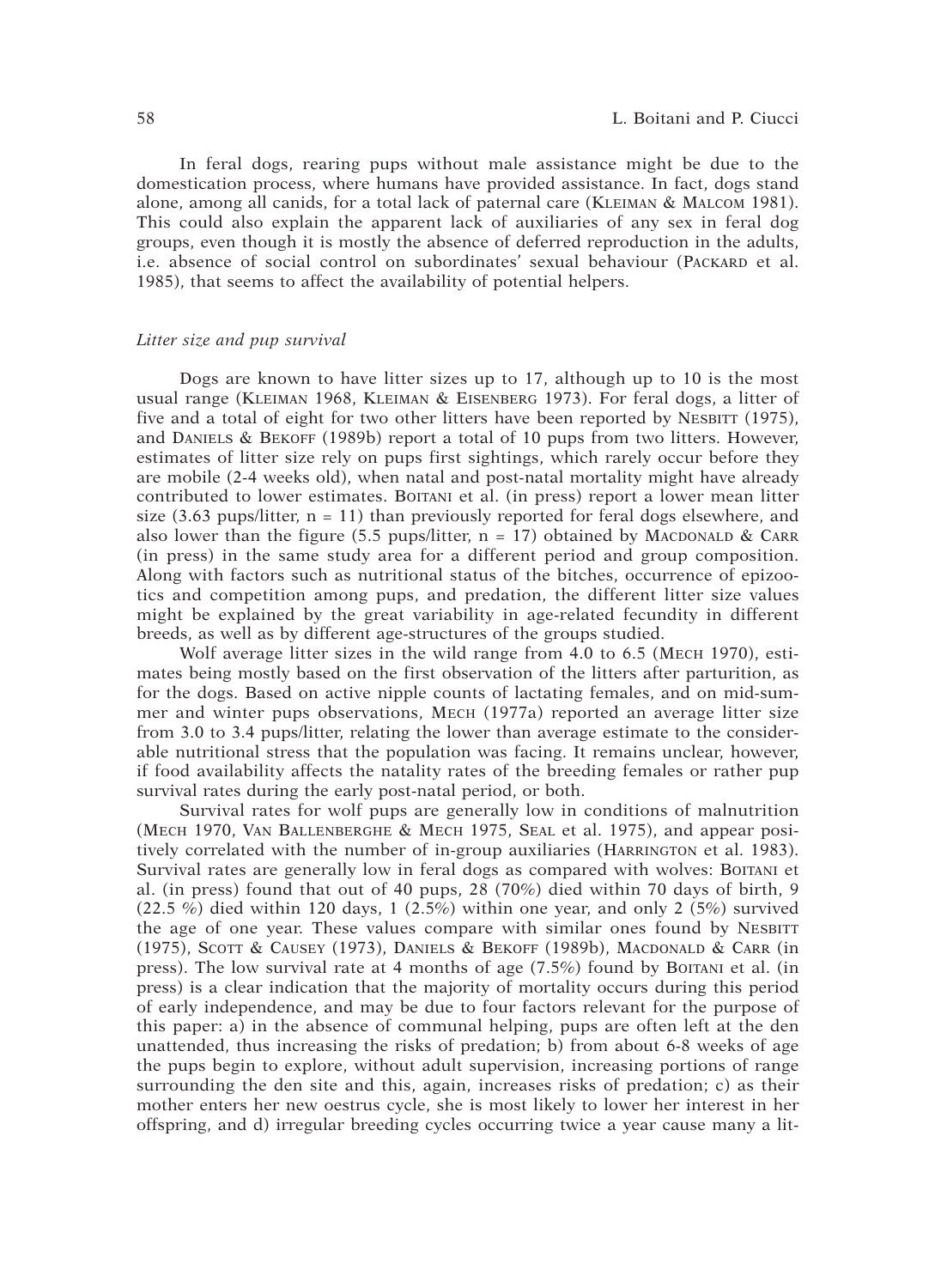ter to be born in periods of inclement weather. Thus, although early mortality deserves further study, low efficiency in reproduction in feral dogs appears to be mostly affected by two relevant aspects of their breeding biology: (i) the social environment of the group which does not provide auxiliaries for the communal care of the offspring, and (ii) the reproductive physiology of the females in terms of number and timing of their oestrus cycles. Such conditions, when transferred to natural environment, determine high rates of reproductive failures and offspring/juvenile mortality.

From a demographic standpoint, survival rates of only 5% to one year of age contribute to understanding why free-ranging dogs are not able to maintain their population levels. This was already stressed by urban dog studies (BECK 1973, DAN-IELS 1983a) and it was left unanswered by DANIELS & BEKOFF (1989b) for feral dogs in Arizona. In the area investigated by BOITANI et al. (in press), the feral dog group could not have maintained the observed population level without a continuous recruitment of new group members from outside (i.e., free-ranging and stray dogs).

#### *Sex ratio*

A critical component of the set of parameters contributing to the negative demographic balance observed by BOITANI et al. (in press) in feral dogs is the skewed sex ratio. Urban and rural/suburban dog populations generally show a skewed sex ratio for males, ranging from 1.6:1 to 5:1 in favour of males (BECK 1973, DANIELS 1983a, BOITANI & RACANA 1984, DANIELS & BEKOFF 1989b, WHO 1988). MACDONALD & CARR (in press) found ratios of 4:1 and 2.6:1 in favour of males in the villages of the same Italian study area where BOITANI et al. (in press) reported a sex ratio of from 2:1 to 1.5:1 (group composition at various stages, and considering only the adult members of the group) in favour of females. Possible reasons for these findings have already been discussed (BECK 1973, DANIELS & BEK-OFF 1989b): the sex ratios of urban dogs result from the direct selection of males as pets and from selective removal of females from the population, either temporarily to avoid unwanted pregnancies, or permanently by killing them as newborn. However, a differential mortality rate for the two sexes is not likely to occur outside artificial human interference. DANIELS & BEKOFF (1989b) also reported a sex ratio of 3.5:1 in favour of females in a feral dog population in Arizona, in an area adjacent to the previously cited urban areas: they explained the result by suggesting that an important source of feral dogs was the abandonment of females removed from urban and rural areas. This appeared the only logical, though weak, explanation since no evidence could be obtained either on skewed sex ratios of new-borns, or on differential survival between sexes.

These results are even more difficult to discuss when considering that overall litter composition was found by BOITANI et al (in press), highly skewed in favour of males (3.2:1). In wolves, MECH (1975) found a male biased pup sex ratio in condition of marginal nutrition or intense food competition among adults suggesting this might contribute to the population regulation process. While the dog litter sex ratio in favour of males might suggest retention in feral dogs of the similar, though unknown, physiological mechanism (MECH 1975), higher female survival rates appear the only explanation when litter sex ratio is compared to adult sex-ratio: it might possibly be related to a) a stronger tendency of male pups to explore the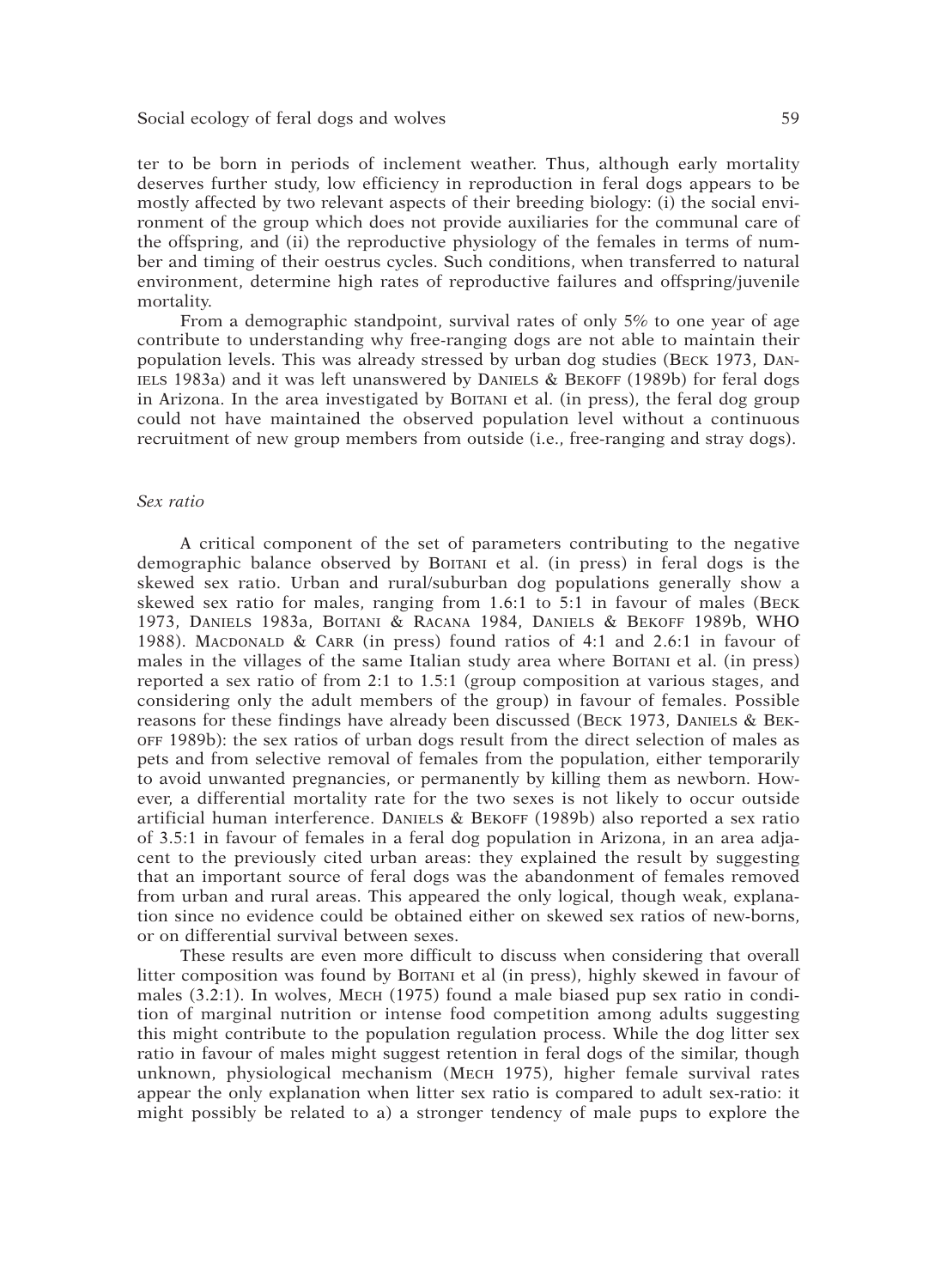areas surrounding the den site, and b) differential maternal care of pups of different sexes. Further research is needed on the relation between survival rates of the two sexes to nutritional status, philopatry tendencies and maternal care.

#### SPACE USE PATTERNS

### *Home-range*

Space use in feral dogs is not dissimilar from most other wild canids, in that for their life-history activities they utilize definite and traditional areas (home-ranges) which, to a varying extent, intensity and variability, tend to be defended against intruders (i.e., territory) (Scort & Causey 1973, Causey & Cupe 1980, GIPSON 1983, DANIELS & BEKOFF 1989a, BOITANI et al. in press). In addition to the several environmental factors which determine home-range size and configuration, human activities can play a powerful role in affecting the biological answers of canids (KLEIMAN & BRADY 1978), and of dogs in particular.

Within the overall home-range of  $57.8 \text{ km}^2$ , BOITANI et al. (in press) found that the dog group used smaller portions at a time, shifting core areas in response to several factors: the finding of new food resources (i.e., a large livestock carrion), disturbance by human presence, denning activities, previous spatial-use patterns of newly recruited dogs, unpredictable fluctuation in food availability at dumps, possible interference by wolves. These factors had no seasonal predictability, and they appeared randomly in the group history. DANIELS  $\&$  BEKOFF (1989a) reported seasonal variations related to the presence of dependent pups for one of the two groups studied, while the other did not show any change in its core area use. Differential energetic requirements were suggested as a possible reason for the two groups behaviour (DANIELS & BEKOFF 1989a). SCOTT & CAUSEY (1973) also found a change of core areas depending on the presence of pups.

Drifting ranges have been recorded for urban foxes as a consequence of social instability entailed by abrupt changes to population structure and food availability (DONCASTER & MACDONALD 1991). BOITANI et al. (in press) suggest that drifting of seasonal ranges reflect not only direct environmental changes, but also the influence of previous knowledge of the area by a new member of the group. The random changing of core areas was maintained within three main alternate areas, and within the same long term boundaries, indicating that a tradition of area use prevented more random movements.

Home-range estimates can yield very different results as a consequence of the methods being adopted, and this should be taken into account when interpreting data from different studies (MACDONALD et al. 1980). Furthermore, telemetry techniques produce sets of data hardly comparable with other type of information (i.e., visual observation, tracks in snow, etc.) in assessing the extent of range and habitat utilization. These considerations might explain a great part of the variability in home-range sizes reported so far for feral dogs (see BOITANI et al. in press, for a review). Limited to radio-telemetry studies, home-range sizes reported for feral dogs range from 4.44-10.4 km<sup>2</sup> for three different groups in east-central Alabama (Scorr  $\&$ CAUSEY 1973), to 18.72 km<sup>2</sup> in Alabama (CAUSEY & CUDE 1980) and 70 km<sup>2</sup> in Alaska (GIPSON 1983). BOITANI et al. (in press) discussed the factors believed to play a significant role in determining home range size, namely the relative distances of dens, dumps and resting (refuge) sites, that are largely independent of group size.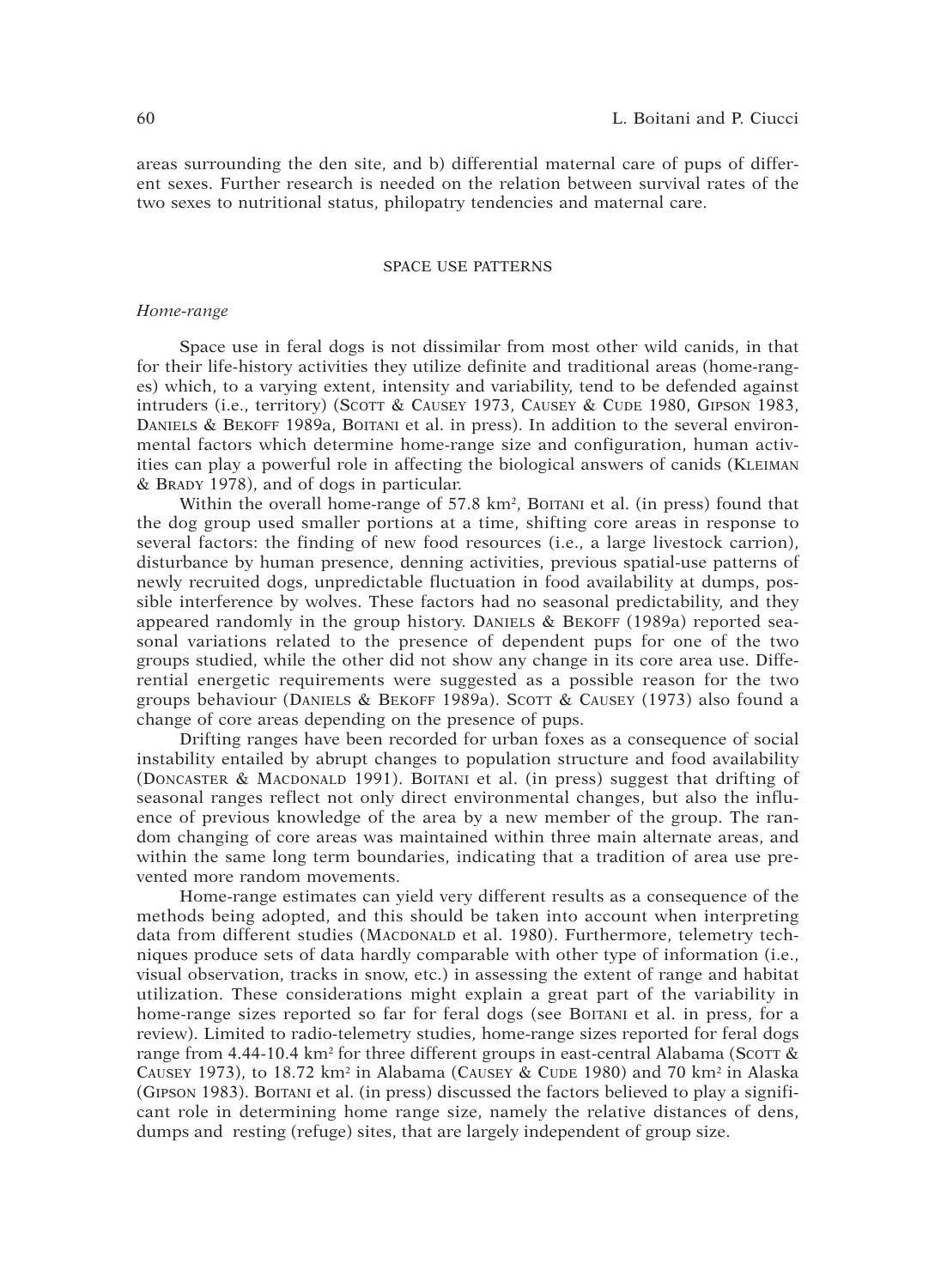Urban and suburban dogs are reported to have much smaller home-ranges (from 2-11 up to 61 ha) (BECK 1973, Fox et al. 1975, DANIELS 1983a, BERMAN  $&$ DUNBAR 1983, SANTAMARIA et al. 1990). Food availability patterns, small group sizes and reduced social contacts are probably the determinants of such behaviour, confirming the mechanism being suggested for the feral dog data.

Average wolf territory sizes may range from 78 km2, in areas where wolves prey primarily on white-tailed deer (*Odocoileus virginianus*) (FULLER 1989), to 2.541 km2 at higher latitudes with moose (*Alces alces*) and caribou (*Rangifer tarandus*) as the main prey (BALLARD et al. 1987). Much of the observed variation in territory size has been interpreted as dependent on several factors among which the most relevant appear to be pack size (PETERSON et al. 1984, MESSIER 1985, BALLARD et al. 1987), prey density (MESSIER 1985), and wolf population density (FRITTS & MECH 1981). The influence of all these factors on territory size appears to depend also on the level of human exploitation of the local wolf populations (PETERSON et al. 1984, BALLARD et al. 1987). Shifts in the use of the internal parts of wolf territories have been reported: in summer as a result of pup presence at the den and at rendezvous sites, and in winter to increase effectiveness of prey exploitation (FRITTS & MECH 1981, MESSIER 1985). Thus, it seems reasonable to assume that the flexibility observed in space use by feral dogs might substantially be the same strategy of their wild ancestors where, depending on local conditions, territory utilization tend to optimize resource utilization and survival. In fact, in the same area where feral dogs have been studied by BOITANI et al. (in press), radiocollared wolves exhibited a similar pattern of territory use (CIUCCI 1994).

### *Territoriality*

Territorial behaviour in feral dogs was observed by BOITANI et al. (in press) more consistently than previously reported (SCOTT  $\&$  FULLER 1965, BEKOFF 1979, DANIELS & BEKOFF 1989a, BERMAN & DUNBAR 1983, BOITANI & RACANA 1984), as it was displayed not only in the vicinity of den sites, but within the entire core areas and during the whole year; this pattern is also reported by MACDONALD & CARR (in press) for the same area. Territorial defence could be inferred through observation of direct encounters (chasing and/or facing conspecific intruders), vocal advertisement (barking), and the absence for the study time-span of other stable groups of dogs in the same territory. Even though there were signs of scent-marking activities, no attempt was made to clarify the role of such marking in territory maintenance, as it has been done for wolves (PETERS & MECH 1975, ROTHMAN & MECH 1979).

The higher frequency of territorial behaviour reported by BOITANI et al. (in press) might be related to a higher level of integration within the group, a higher degree of isolation from other dogs, and to the food resources being concentrated mostly in localized patches at the dumps. Also, the partial overlap with two wolf pack territories in the same study area might have increased the dogs' general alertness and territorial behaviour. In addition, breed influence on territorial behaviour needs to be contemplated, since it is likely that the observed degree of territoriality in part reflected the typical traits of the Maremma dog, one of the dominant types in the feral group breeding history.

Although in the absence of any evidence for direct competition between feral dogs and wolves (apart from one dog most probably being killed by wolves), partial overlap of territories and the almost identical niche that they share in central Italy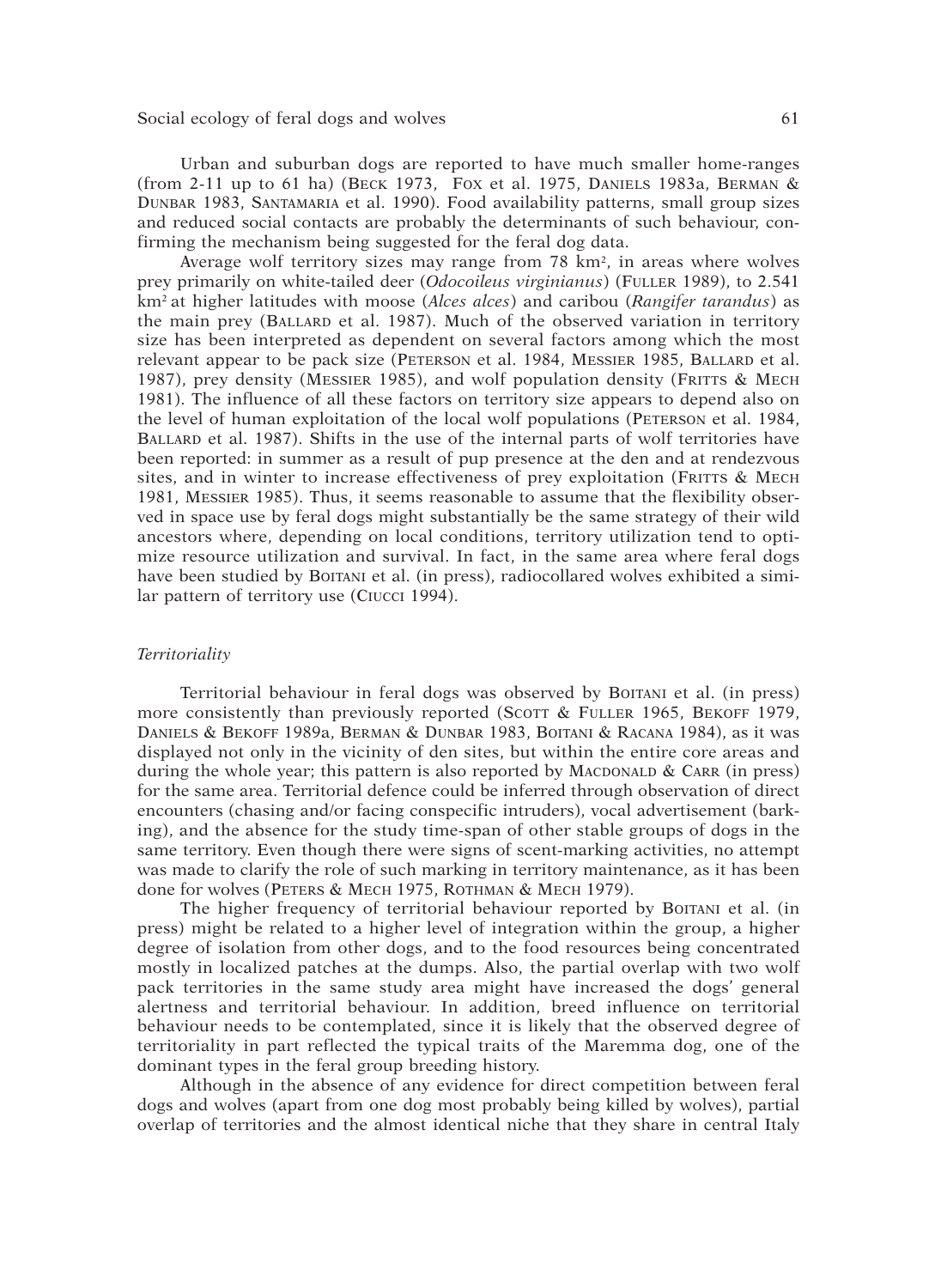(BOITANI 1983) make competition for food and space highly likely. Thus, the presence of wolves might have been an important component in shaping the dogs' home-range, and in determining its location and maintainance. The fact that feral dogs' core-areas were closer to human settlements than the wolves' core-areas, and located in the interstice between two neighbouring wolf territories (CIUCCI 1987, BOITANI et al. in press), might indicate that the dog group was not competing efficiently enough to succeed independently from human presence.

Territorial behaviour in wolves has been investigated (e.g., PETERS & MECH 1975, HARRINGTON & MECH 1979), related to intraspecific density and prey abundance (e.g., MECH 1977a, 1986), and interpreted as a mechanism of population regulation (PACKARD & MECH 1980). Although the proximate causation of territorial behaviour might be similar in dogs and wolves (i.e., the defence of resources within the territory), it seems unlikely that in feral dogs it might work as a mechanism of population regulation; in fact, for this to be true, one would expect feral dog populations to appear reproductively self-sustaining and their in-group sexual behaviour susceptible to social control (PACKARD & MECH 1980). However, both these conditions have not been met in the group studied by BOITANI et al. (in press). It would be intriguing to investigate further the evolution of territorial patterns and mechanisms in feral dogs, searching for the rules that minimize inter-group encounters typical of saturated wolf populations (e.g., PETERS & MECH 1975, HARRINGTON & MECH 1979). This would contribute to our understanding of the evolution scentmarking and vocal behaviours, and the role that natural and artificial selection plays in their shaping.

#### ACTIVITY PATTERNS

A tendency for nocturnal and crepuscular activity was first reported by BECK (1973) for urban dogs: during the summer months, it was mainly restricted to two periods, 07:00-10:00 p.m. and 05:00-08:00 a.m. A similar bimodal model of activity distributions was found by BERMAN & DUNBAR (1983) for the dogs of Berkeley, California. HIRATA et al. (1986) reported that dogs of several Japanese towns were most active from 00:00 to 06:00 a.m., with a peak just before and around 06:00 a.m. The predominant dawn peak had already been observed in free-ranging rural dogs in Virginia (PERRY & GILES 1971), while the bimodal distribution was confirmed by several studies on feral dogs (SCOTT & CAUSEY 1973, CAUSEY & CUDE 1980, BOITANI & RACANA 1984, DANIELS & BEKOFF 1989a). NESBITT (1975), discussing similar temporal patterns, suggested that feral dogs could be active and travel all day but were restricted to nocturnal and crepuscular hours in the attempt to avoid human contact. BOITANI et al. (in press) presented similar results which seem to confirm NESBITT's hypothesis: when the human presence was low, a female dog moved mostly during daytime, while she later resumed nocturnal habits when visiting the more "dangerous" dumps close to the villages. Avoiding humans may provide an explanation for nocturnal activities, but it does not explain the bimodal pattern found for all dogs and for all seasons. Nine out of 17 canids are strictly nocturnal (cf. BEKOFF et al. 1981); bimodal activity regimes are known for a great variety of carnivores (*Vulpes fulva*: ABLES 1975; *Crocuta crocuta*: KRUUK 1972; *Chrysocyon brachyurus*: DIETZ 1984) and they are a common biological pattern. ASCHOFF (1966) called it the "bigeminus pattern" and suggested that it is an innate behavioural trait, indepen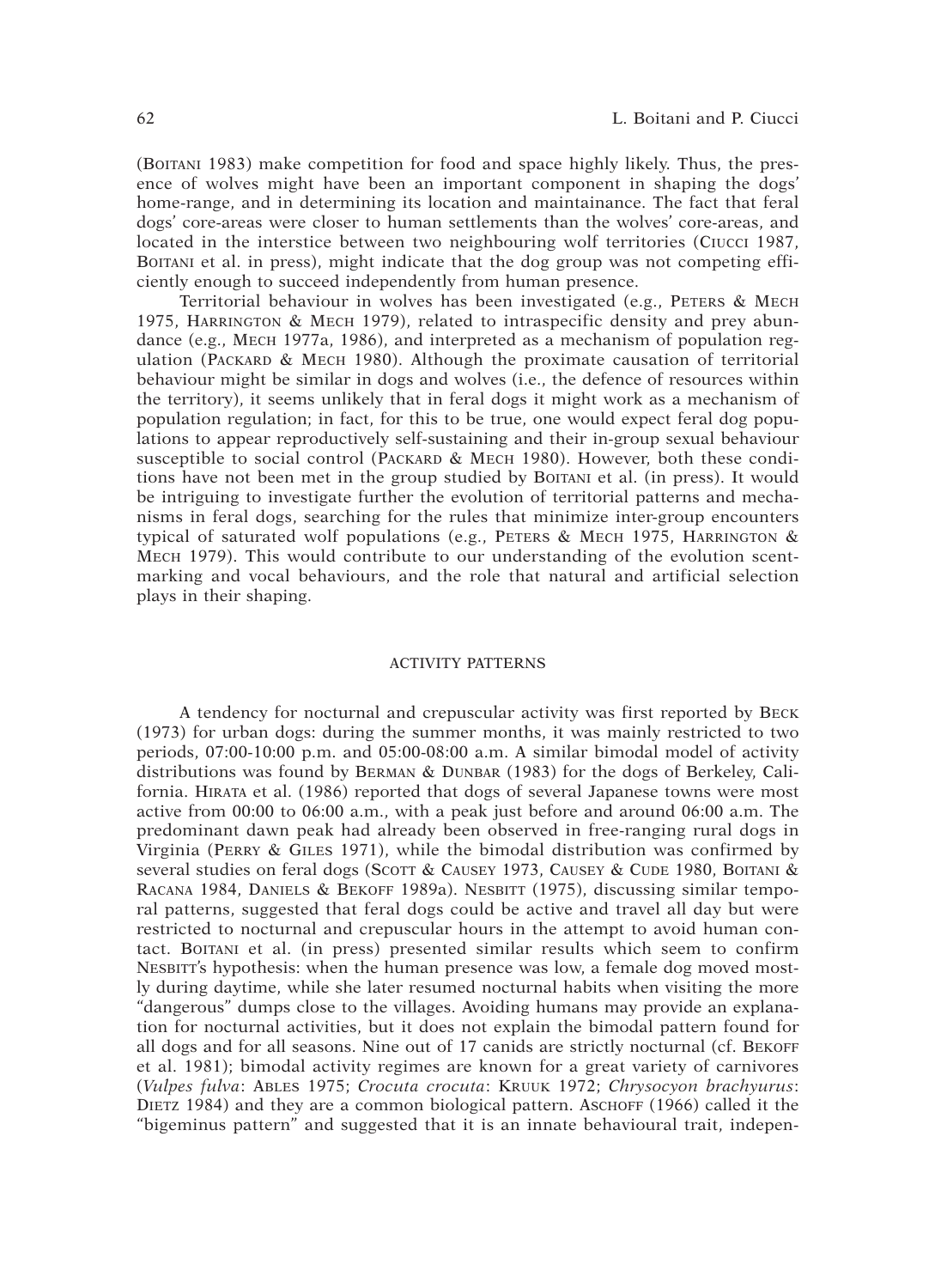dent from any environmental pressure. ASCHOFF (1966) also pointed out that the second (dawn) peak is usually lower, but this is not the case in the study by BOITANI et al. (in press), where maximum activity levels have been always observed at dawn.

Wolf activity patterns are extremely influenced by different environmental conditions, including human interference. Activity in wolves in North-America has been studied primarily through direct observation, and therefore most of data are essentially limited to daylight hours. However, available radiotelemetry data (KOLE-NOSKY & JOHNSTON 1967, BALLARD et al. 1991) and other direct observations (MURIE 1944, JOSLIN 1966, BALLARD et al. 1991) tend to confirm the nocturnal activity pattern of wolves, with crepuscular times (dawn and sunset) being the most likely periods of arrival at, and departure from, the den- and rendezvous-sites. Nevertheless, other authors reported that wolves tend to be active also during the daylight hours, and that this proportion of activity (moving, travelling, hunting) tend to be higher in winter months, as well as indirectly correlated with the nutritional status of the wolves (MECH 1977b, PETERSON et al. 1984). West-European studies, based on 24-hr monitoring cycles, depict wolf activity as being almost nil during daylight hours, with the wolves being primarily active from sunset to dawn (BOITANI 1982, URIOS et al. 1993, VILA et al. 1993, CIUCCI 1994). In Spain, an analysis of wolf activity confirmed a nocturnal, bimodal pattern (URIOS et al. 1993, VILA et al. 1993), whereas in highly populated areas of Italy nocturnal activity was mostly unimodal, lacking periods of decreased activity in the night hours (CIUCCI 1994). This has to be expected if the innate bimodal pattern (Aschorf 1966) has been selected against: in areas of high anthropic interference, activity peaks at dawn and sunset would increase the chance of wolf-human encounters, especially where the location of wolf refuge-sites and feeding-sites appear to be interspersed with human settlements (CIUCCI 1994).

Although the present studies on feral dog 24-hr activity patterns have been essentially descriptive, and environmental correlates of activity (food abundance, intra- and interspecific interferences, climatic and physiological factors, etc.) deserve deeper investigation, they tend to confirm that the canids' innate rhythmicity has not been altered to a great extent through artificial selection, and that feral dog activity patterns may just reflect their ancestors' flexibility.

# FOOD SOURCES AND PREDATION

Potential predation on wildlife and livestock has been the instigation for feral dog studies: feral dogs have long been accused by the popular press of predation on deer in North-America and on livestock in Italy, although with little supporting evidence (cf. BOITANI 1983, for a short review on wolf-dog competition). BOITANI et al. (in press) and SCOTT & CAUSEY (1973) did not find any evidence of predation on livestock. NESBITT (1975) was unable to document a single case of livestock depredation in his 5-years study. This last situation resembles that found by BOITANI et al. (in press), where cattle were free-ranging over most of the area, yet no interference was ever observed. On the other hand NESBITT (1975) reported that free-ranging pet dogs killed three calves in that area during his study. This again compares with severe damage by free-ranging owned dogs on livestock that one of us was able to document in other areas of Italy (L. BOITANI unpubl.). Thus, some evidence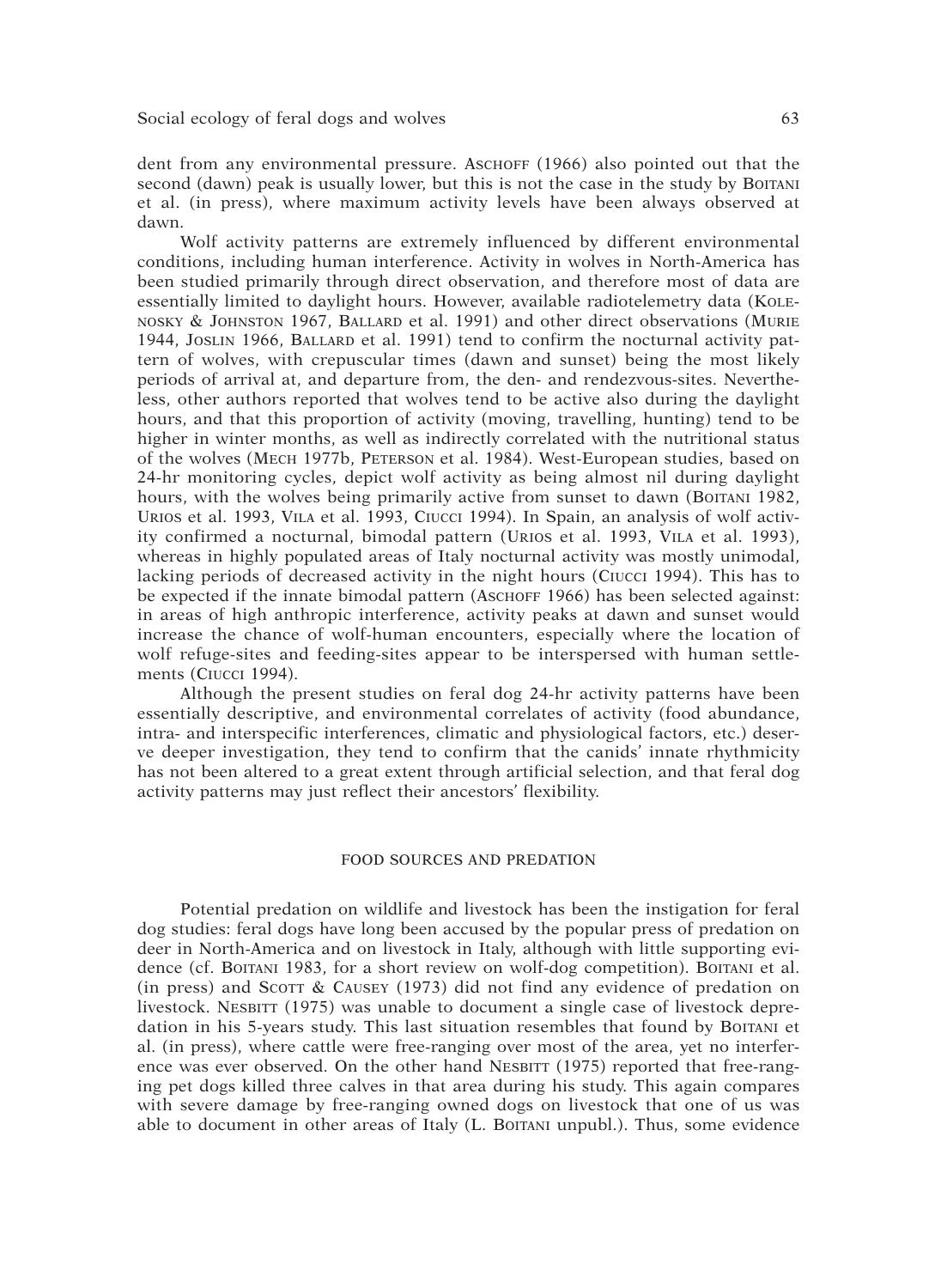would suggest that it is essentially free-ranging owned and stray dogs that are primarily responsible for livestock depredation, although more research is needed on this subject. As for predation on wildlife, BOITANI et al. (in press) report that wild boar (*Sus scrofa*), the only ungulate significantly present in the area, was rarely found in dogs' faeces and, as yet, no evidence has been gathered for predation on a live wild boar. Feral dogs have been reported to have little impact on wildlife by all previous research on their feeding ecology (PERRY & GILES 1971, SCOTT & CAUSEY 1973, GIPSON & SEALANDER 1977, CAUSEY & CUDE 1980). Different experimental hunting with radio-marked and trained dogs failed to prove successful hunting on deer (PROGULSKE & BASKETT 1958, CORBETT et al. 1971, SWEENEY et al. 1971, OLSON 1974). On the other hand, HAWKINS et al. (1970) and LOWRY & MACARTHUR (1978) reported a small percentage of successful hunting in Illinois and in Idaho, respectively. Most importantly, DENNEY (1974) in Colorado and GAVITT et al. (1974) in Virginia reported deer being killed by feral dogs. As for livestock, these apparently contradictory results are probably best explained by local conditions in terms of the presence of alternate food resources (and their stability and predictability), dog group size and breed-types, foraging tradition, livestock husbandry techniques, wildlife distribution and density, and level of human persecution. It seems reasonable to assume that all these factors somehow modulate to different extents an innate propensity for predation, which also depends strongly on the attitude of the dominant breed-types in the group (i.e., an effect of artificial selection). Other casual factors, such as the previous experience of some individual in the group, might influence the feeding habits of the whole group (i.e., cultural tradition): exposure to prey, successful predatory trials and cultural transmission are important components in determining hunting techniques, attitudes and prey-type preference.

SCOTT & CAUSEY (1973) and BOITANI et al. (in press) reported brief, apparently uncoordinated, and unsuccessful hunting chases during which the dogs were constantly barking: one might assume that predatory tendencies in a feral dog group are lowered in the long term by unsuccessful attempts due to lack of a coordinated and effective hunting technique. If this were true, one might expect, in the presence of alternative food sources, dog groups to have a more flexible diet, and to incorporate in their diet items easier for single individuals to catch. Alternatively, their diet might just be more stable and predictable. This has been reported by several authors who found that feral dogs hunt and feed on rodents, rabbits, and other small game, although the details are not reported. Detailed accounts of a special predatory situation were given for feral dogs on the Galapagos Islands who feeding on marine iguanas (*Amblyrhynchus cristatus*) (KRUUK & SNELL 1981, BARNETT & RUDD 1983), and for feral and semi-feral dogs predating capybaras (*Hydrochoerus hydrochaeris*) in Venezuela's llanos (MACDONALD 1981). BOITANI et al. (in press) and MACDONALD & CARR (in press) stressed the importance for the feral dogs of refuse found at the several garbage dumps located within the dogs' home range.

The importance of parental-teaching, exposure to prey, and successful experience for the development of hunting efficiency in wolf pups has long since been documented (MECH 1970). The same group-living in wolves has been interpreted as a way to overcome prey with a larger body mass (MECH 1970), as also suggested for other predators (e.g., hyenas: KRUUK 1972). Indeed, it is the same social structure of wolf packs that allows each individual to be integrated within an efficient hunting unit. In feral dog groups, however, where leadership is more questionable and social bonds among individuals are more flexible, one would expect predatory tendencies, if any, to be less effective, mostly uncoordinated, and with severe limita-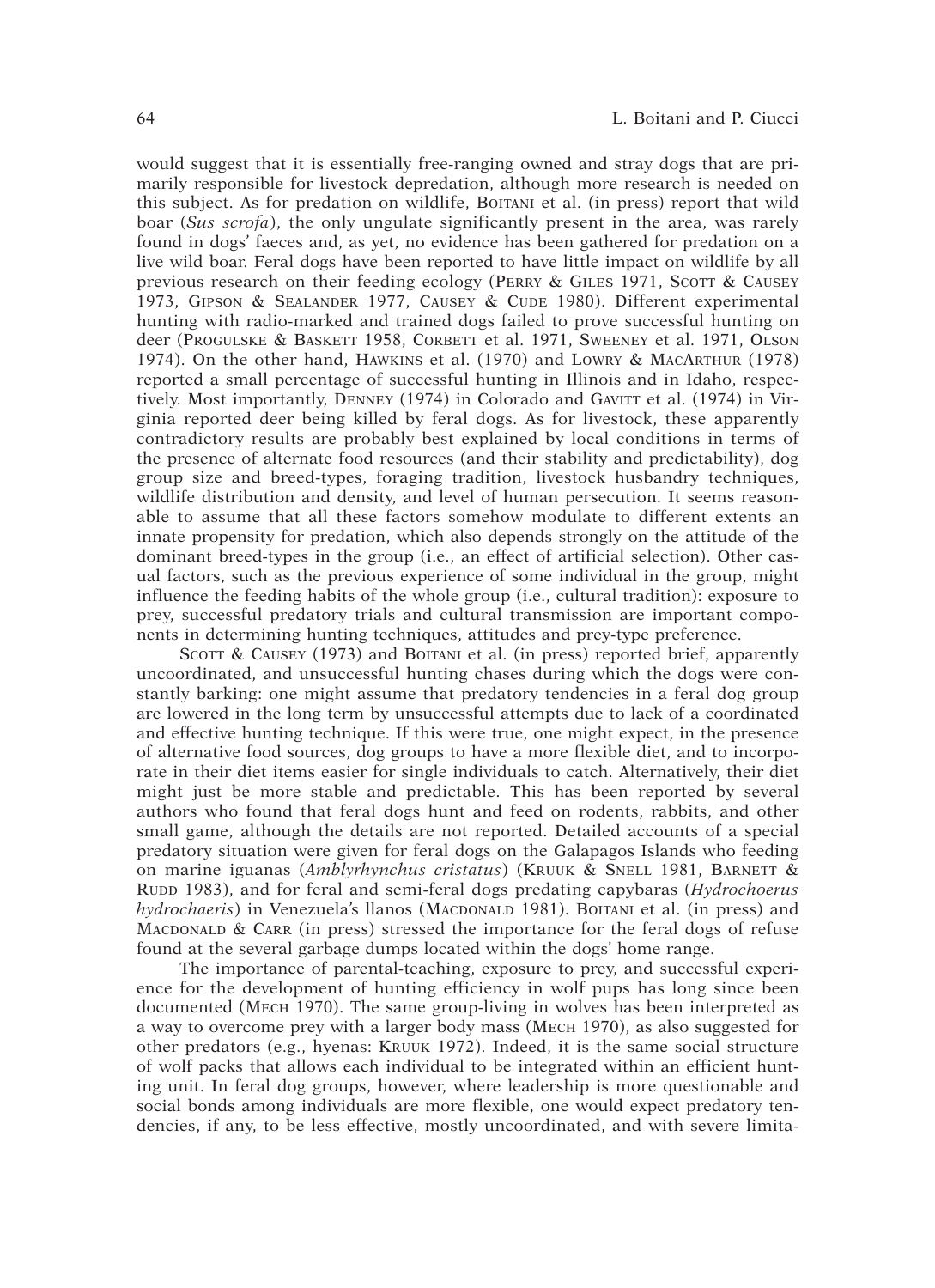tions (e.g., kill rate, prey type and size, energetic cost and benefit balance, time to functional response, etc.). Hence, given the feral dogs' social structure, it seems reasonable to expect diversified food habits which include smaller and easier-tocatch items (see above). It is noteworthy to report that this also appears to be the case for the dingo in Australia (CORBETT 1989). However, for those dog groups that prey on wildlife (DENNEY 1974, GAVITT et al. 1974), the same mechanisms that regulate most wolf-prey systems (MECH 1977a, 1977b; PETERSON 1977; NELSON & MECH 1981; MESSIER 1985) cannot be expected to be effective, for the feral dog ecology seems to be dictated by non self-regulating biological traits (e.g., productivity and survival). Further research is especially needed in areas were dogs are known to prey on wildlife and in the absence of more predictable food sources (i.e., garbage dumps).

# CONCLUDING REMARKS

The ecology of feral dogs, dominated by their behavioural tendency to avoid contact with humans, appears to be shaped by a complex of biological traits which, on the one hand, still resemble their ancestors' flexibility, but on the other fail to meet their original fitness requirements.

Feral dogs' survival strategies still maintain, to some extent, some ancestral traits, namely group-living tendencies, territorialism, predatory instincts, and a large degree of ecological flexibility. Even though most of these traits appear void of their adaptive value (just as "evolutionary inertia" or artificial selection epiphenomena, as our hypothesis postulated), the dog's ancestor flexibility seems to be reflected mostly by food habits, space-use patterns, and activity patterns.

The dog flexibility, in both behavioural and morphological traits was enhanced by the domestication process: in particular, the retention of juvenile characters into adulthood (i.e., neoteny), having a significant adaptive value in domesticated environments (e.g., lower aggressiveness, more dependence on humans, early sexual maturation, easier submission), also provided greater plasticity in behavioural development (GINSBURG & SCHOTTE 1978, FRANK 1980, FRANK & FRANK 1982, PRICE 1984). By escaping the full pressure of natural selection, dogs attained greater plasticity also through relaxed selection. This enhanced flexibility of the dogs as compared to wolves appears to be the critical mechanism which partly allow the dogs to overcome the toll of natural selection and to survive in the natural environments. On the other hand, the domestication process is largely responsible for a loss of fitness through altering the response thresholds of several behavioural traits, lowering the observational capability and affecting the cognitive mechanisms, and reducing the overall responsiveness to environmental change due to living for generations in "safe" environments (PRICE 1984). Feral dogs still show variable degrees of these quantitative changes.

The limited data currently available on feral dogs do not allow for a thorough testing of our original hypothesis, even though they tend to confirm the lack of adaptive value of the most relevant socio-ecological traits: feral dogs are not reproductively self-sustaining, suffer from high rates of juvenile mortality, depend indirectly upon humans for food, co-optable individuals, and space, and their demography appears dominated by stochastic and unpredictable mechanisms (BOITANI et al. in press). It is noteworthy that feral dogs which are still dependent on humans for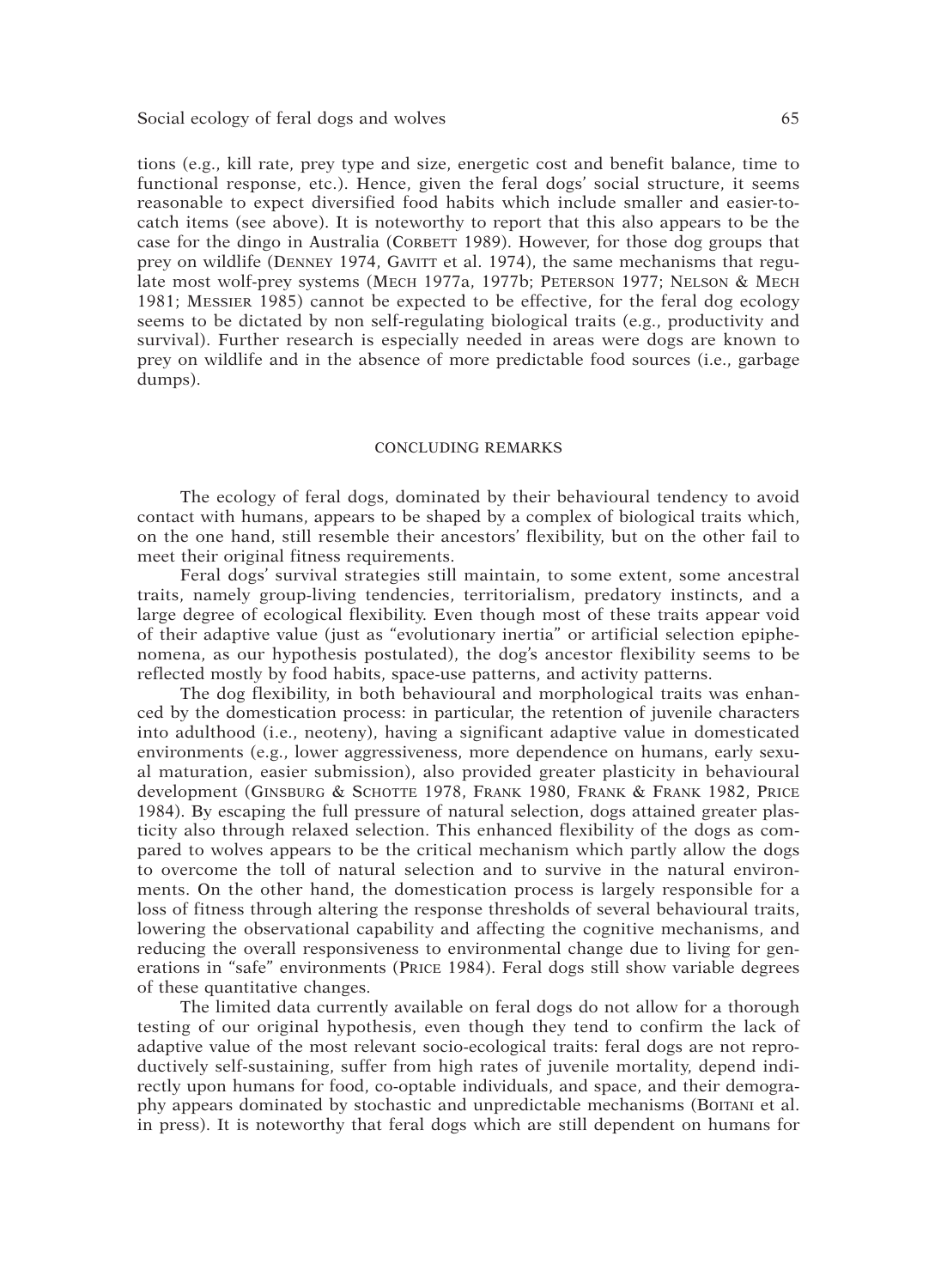some aspects of their biology, may still be affected by some form of selection connected to human activities (BECK 1973, BRISBIN 1977, DANIELS & BEKOFF 1989c). Therefore, the feral dog ecology may be significantly different in various habitats and ecological conditions (i.e., different levels of dependency of the dogs on humans). In addition to this, the lack of an operational definition of feral status, based on consistent criteria and referring to a definite temporal scale, makes the comparison among different studies difficult. However, at a general level of analysis, the characteristics of feral dogs and the adaptive value that they fail to match, can be classified in terms of three main biological aspects:

*Sociality*. Feral dogs social units do not function as wolf packs, namely for the lack of clear dominant-subordinate relationships throughout and of firm social bonds among all group members. This directly affects the potential groups size, the breeding system, the group's efficiency as a functional unit (hunting, territory defence, communal pup rearing, etc.). The most relevant consequences in terms of fitness are: (i) potential limits in the social unit's efficiency and functionality as group size increases (i.e., potential upper limit to group size); (ii) potentially drastic population fluctuations. The social structure and its expression in feral dog groups does not allow for an efficient mechanism of population regulation in relation to environmental and ecological conditions; (iii) unavailability of potential non-reproducing 'auxiliaries'; (iv) negative energetic balance of breeding females; (v) high pup/juvenile mortality rates; (vi) low recruitment rates.

*Physiology*. Among the main traits to be affected by artificial selection, reproduction in the dog, as well as in most other domestic species, has been strongly influenced to increase reproductive potential and to shorten generation time. Consequences of this process on physiology are obvious and may be inferred from the frequency of breeding cycles in the females, the apparent escape from photo period synchronization and social-control (i.e., deferred reproduction). In addition it has been suggested, though without good evidence, that the immunodefence system of the domestic dog appears limited in a natural environment, accounting for high mortality rates among pups and subadults (FRANCISCI et al. 1991). All this directly affects reproduction, survival and recruitment in feral dogs, and the most relevant consequences in terms of fitness are: (i) negative energetic balance of breeding females; (ii) high pup/juvenile mortality; (iii) low recruitment rates.

*Behaviour*. Both in terms of individual and social behaviour, the effectiveness of group activities such as hunting, territorial defence, cultural transmission, and reproduction appear limited to some extent. The most relevant consequences in terms of fitness are: (i) low predatory attitude; (ii) low kill rate (efficiency of predation); (iii) potential limits in prey size; (iv) indirect food-dependency upon humans; (v) indirect space-dependency upon humans; (vi) low efficiency or absence of alloparental care of pups.

In conclusion, we believe the present discussion offers a general framework for an assessment of the effects of artificial selection on the dog as it returns to live in the wild, analyzing the adaptive values of the most relevant socio-ecological features of the wolf is natural history. The ultimate goal of assessing the adaptive value of traits which are the results of a mixture of ancient and recent natural and artificial selective pressure might prove impossible to achieve. It is also important to emphasize that our discussion mostly applies to those feral dogs living in the wild for a few generations: our conclusions, then, might not be valid for feral dog populations which have been living under the effects of natural selection forces for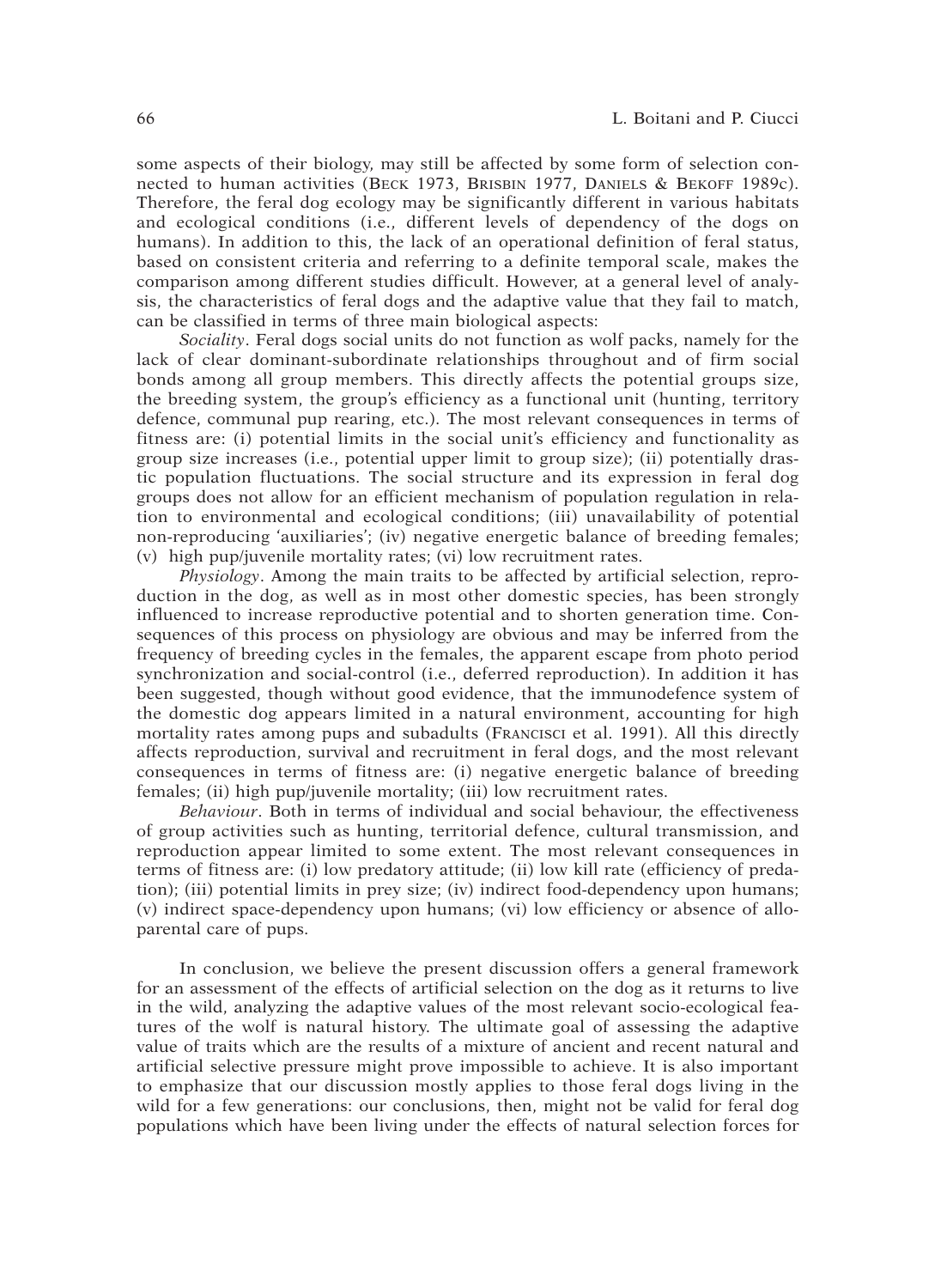hundreds of years (e.g., pariah dogs and dingoes), where longer reproductive isolation from their domestic ancestors might result in lower phenotypic variability and in behavioural differences which could be genetically determined.

An investigation of feral dog biology under different ecological conditions and longer, multi-generational time-scales, might offer a deeper insight into the issues herein discussed. Future research should also address the role that different dominant breed-types in feral dog groups, as well as the cross-breeding history within them, might play in the expression (nature, quantity, frequency) of the analyzed socio-ecological traits. In this regard, we hope that future studies will benefit from some of the working hypotheses highlighted by our discussion.

#### ACKNOWLEDGMENTS

We are greatly indebted to F. Francisci and G. Andreoli who contributed to the work on the feral dogs in Central Italy. We are also grateful to F. Dessì-Fulgheri, J. Clutton-Brock and an anonymous referee for substantial comments on an earlier version of this manuscript. The work was partly supported by a grant from the Regione Toscana.

#### **REFERENCES**

- ABLES E.D. 1975. Ecology of the red fox in North America, pp. 216-236. In: Fox M.W., Edit. The wild canids. *New York: Van Nostrand Reinhold*.
- ANDREOLI G. 1987. Analisi dei modelli di attività di un gruppo di cani inselvatichiti in Abruzzo. *Laurea Thesis, University of Roma, Rome*.
- ASCHOFF J. 1966. Circadian activity patterns with two peaks. *Ecology* 47: 657-702.
- BALLARD W.B., AYERS L.A., GARDNER C.L. & FOSTER J.W. 1991. Den site activity paterns of gray wolves, *Canis lupus*, in South-Central Alaska. *Canadian Field Naturalist* 105: 497-504.
- BALLARD W.B.,WITHMAN J.S. & GARDNER C.L. 1987. Ecology of an exploited wolf population in South-Central Alaska. *Wildlife Monograph* 98: 1-54.
- BARNETT B.D. & RUDD R.L. 1983. Feral dogs of the Galapagos Islands: impact and control. *International Journal of Studies on Animal Problems* 4: 44-58.
- BECK A.M. 1973. The ecology of stray dogs: a study of free-ranging urban animals. *Baltimore: York Press*.
- BECK A.M. 1975. The ecology of "feral" and free-roving dogs in Baltimore, pp. 380-390. In: Fox M.W., Edit. The wild canids. *New York: Van Nostrand Reinhold*.
- BEKOFF M. 1979. Scent-marking by free-ranging domestic dogs. *Biological Behaviour* 4: 123-139.
- BEKOFF M., DANIELS T.J. & GITTLEMAN J.L. 1984. Life history patterns and the comparative social ecology of carnivores. *Annual Review of Ecology and Systematics* 15: 191-232.
- BEKOFF M., DIAMOND J. & MITTON J.B. 1981. Life history patterns and sociality in canids: body size, reproduction, and behaviour. *Oecologia* 50: 388-390.
- BERMAN M. & DUNBAR I. 1983. The social behaviour of free-ranging suburban dogs. *Applied Animal Ethology* 10: 5-17.
- BOITANI L. 1981. Lupo, *Canis lupus*, pp. 61-67. In: Pavan M., Edit. Distribuzione e biologia di 22 specie di mammiferi in Italia. *Roma: Consiglio Nazionale delle Ricerche.*
- BOITANI L. 1982. Wolf management in intensively used areas of Italy, pp. 158-172. In: Harrington F.H. & Paquet P.C., Edits. Wolves of the world. Perspectives of behavior, ecology and conservation. *New Jersey: Noyes*.
- BOITANI L. 1983. Wolf and dog competition in Italy. *Acta Zoologica Fennica* 174: 259-264.
- BOITANI L. & FABBRI M.L. 1983. Censimento dei cani in Italia con particolare riguardo al fenomeno del randagismo. *Ricerche di Biologia della Selvaggina, INBS, Bologna* 73: 1-51.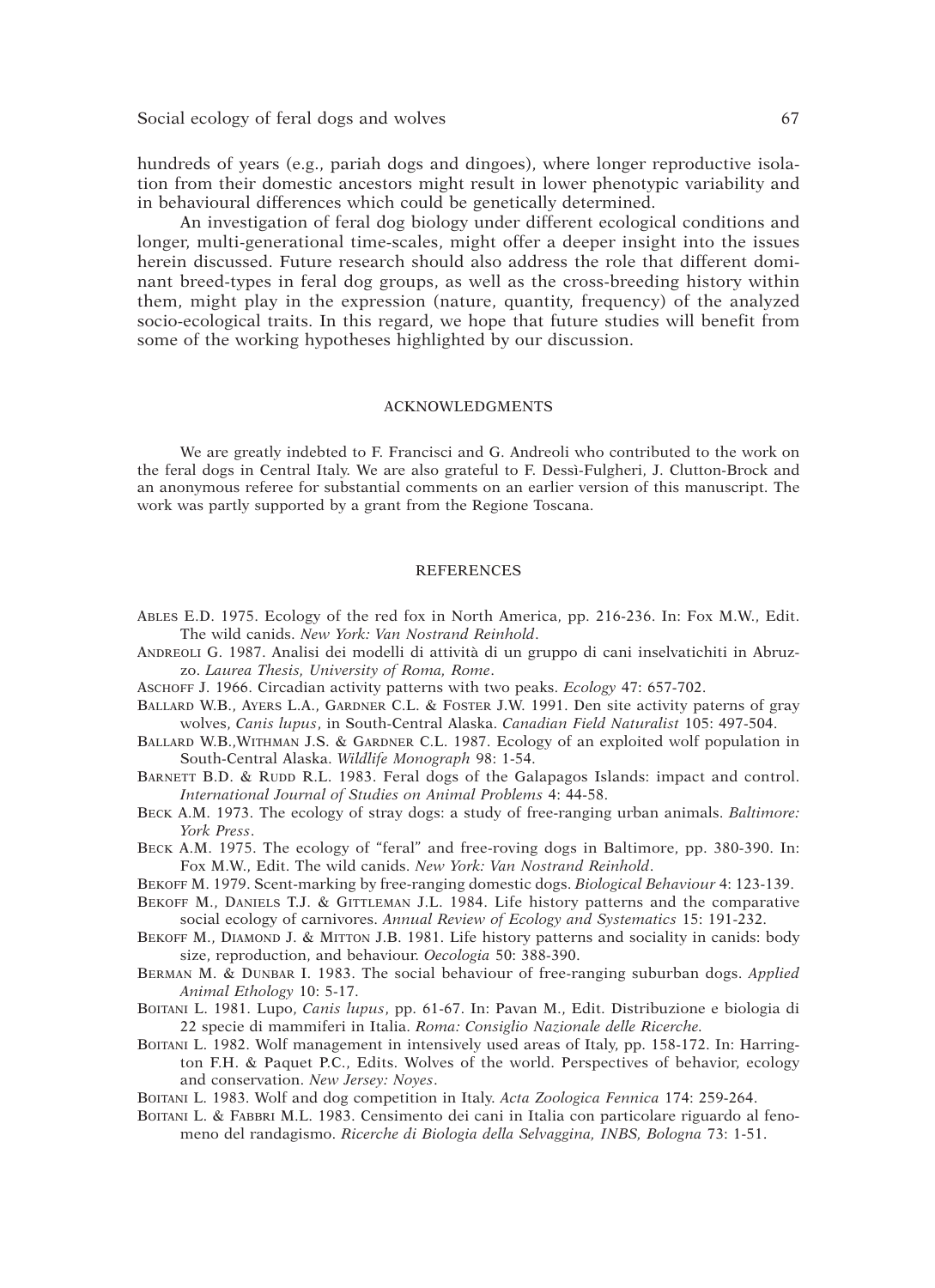- BOITANI L., FRANCISCI F., CIUCCI P. & ANDREOLI, G. (in press). Population biology and ecology of feral dogs in central Italy. In: Serpell J., Edit. The dog: its ecology, behaviour and evolution. *Cambridge: Cambridge University Press*.
- BOITANI L. & RACANA A. 1984. Indagine eco-etologica sulla popolazione di cani domestici e randagi di due comuni della Basilicata. *Silva Lucana, Bari* 3: 1-86.
- BREHM A. 1893. Tierleben. *Liepzig-Wien,* 4 vols.
- BRISBIN I.L. JR 1974. The ecology of animal domestication: its relevance to man's environmental crises - past, present and future. *Association of Southeastern Biologists Bulletin* 21: 3- 8.
- BRISBIN I.L. JR 1977. The pariah. Its ecology and importance to the origin, development and study of pure-bred dogs. *Pure-bred Dogs American Kennel Gazette* 94: 22-29.
- CARBYN L.N. 1974. Wolf predation and behavioral interactions with elk and other ungulates in an area of high prey density. *Ph.D. Thesis, University of Toronto, Edmonton*.
- CAUSEY M.K. & CUDE C.A. 1980. Feral dog and white-tailed deer interactions in Alabama. *Journal of Wildlife Management* 44: 481-484.
- CIUCCI P. 1987. Uso dello spazio e dell'habitat in una popolazione di cani inselvatichiti nell'Appennino abruzzese. *Laurea Thesis, University of Roma, Rome.*
- CIUCCI P. 1994. Movimenti, attività e risorse del lupo (*Canis lupus*) in due aree dell'Appennino centro-settentrionale. *Ph.D. Thesis, University of Roma, Rome*.
- CIUCCI P. & MECH L.D. 1992 Selection of wolf dens in relation to winter territories in Northeastern Minnesota. *Journal of Mammalogy* 73: 899-905.
- CLUTTON-BROCK J. (in press). Origins of the dog: domestication and early history. In: Serpell J., Edit. The dog: its ecology, behaviour and evolution. *Cambridge: Cambridge University Press*.
- CORBETT L.K. 1989. Assessing the diet of dingoes from feces: a comparison of 3 methods. *Journal of Wildlife Management* 53: 343-346.
- CORBETT R.L., MARCHINTON R.L. & HILL C.L. 1971. Preliminary study of the effects of dogs on radio-equipped deer in mountainous habitat. *Proceedings of the Annual Conference of the Southeastern Association of State Game and Fish Commissioners* 25: 69-77.
- CUNNINGHAM D.J. 1905. Cape hunting dog (*Lycaon pictus*) in the gardens of Royal Zoological Society of Ireland. *Proceedings of the Royal Society of Edinburgh* 25: 843-848.
- DANIELS T.J. 1983a. The social organization of free-ranging urban dogs: I. Non-estrous social behaviour. *Applied Animal Ethology* 10: 341-363.
- DANIELS T.J. 1983b. The social organization of free-ranging urban dogs: II. Estrous groups and the mating system. *Applied Animal Ethology* 10: 365-373.
- DANIELS T.J. 1988. Down in the dumps. *Natural History* 97: 8-12.
- DANIELS T.J. & BEKOFF M. 1989a. Spatial and temporal resource use by feral and abandoned dogs. *Ethology* 81: 300-312.
- DANIELS T.J. & BEKOFF M. 1989b. Population and social biology of free-ranging dogs, *Canis familiaris*. *Journal of Mammalogy* 70: 754-762.
- DANIELS T.J. & BEKOFF M. 1989c. Feralization: the making of wild domestic animals. *Behavioural Processes* 19: 79-94.
- DENNEY R.N. 1974. Impact of uncontrolled dogs on wildlife and livestock. *Transactions of the North-American Wildlife and Natural Resources Conference* 39: 257-291.
- DIETZ J.M. 1984. Ecology and social organization of the maned wolf (*Chrysocyon brachiurus*). *Smithsonian Contributions to Zoology* 392: 1-51.
- DONCASTER C.P. & MACDONALD D.W. 1991. Drifting territoriality in the red fox *Vulpes vulpes*. *Journal of Animal Ecology* 60: 423-439.
- FOX M.W., BECK A.M. & BLACKMAN E. 1975. Behaviour and ecology of a small group of urban dogs (*Canis familiaris*). *Applied Animal Ethology* 1: 119-137.
- FRANCISCI F., CIUCCI P., ANDREOLI G. & BOITANI L. 1991. Storia naturale di un gruppo di cani inselvatichiti residenti nell'areale del lupo in Marsica (AQ). *Final Report to the Italian Institute of Wildlife Biology (INFS), Bologna.*
- FRANK H. 1980. Evolution of canine information processing under conditions of natural and artificial selection. *Zeitschrift für Tierpsychologie* 53: 389-399.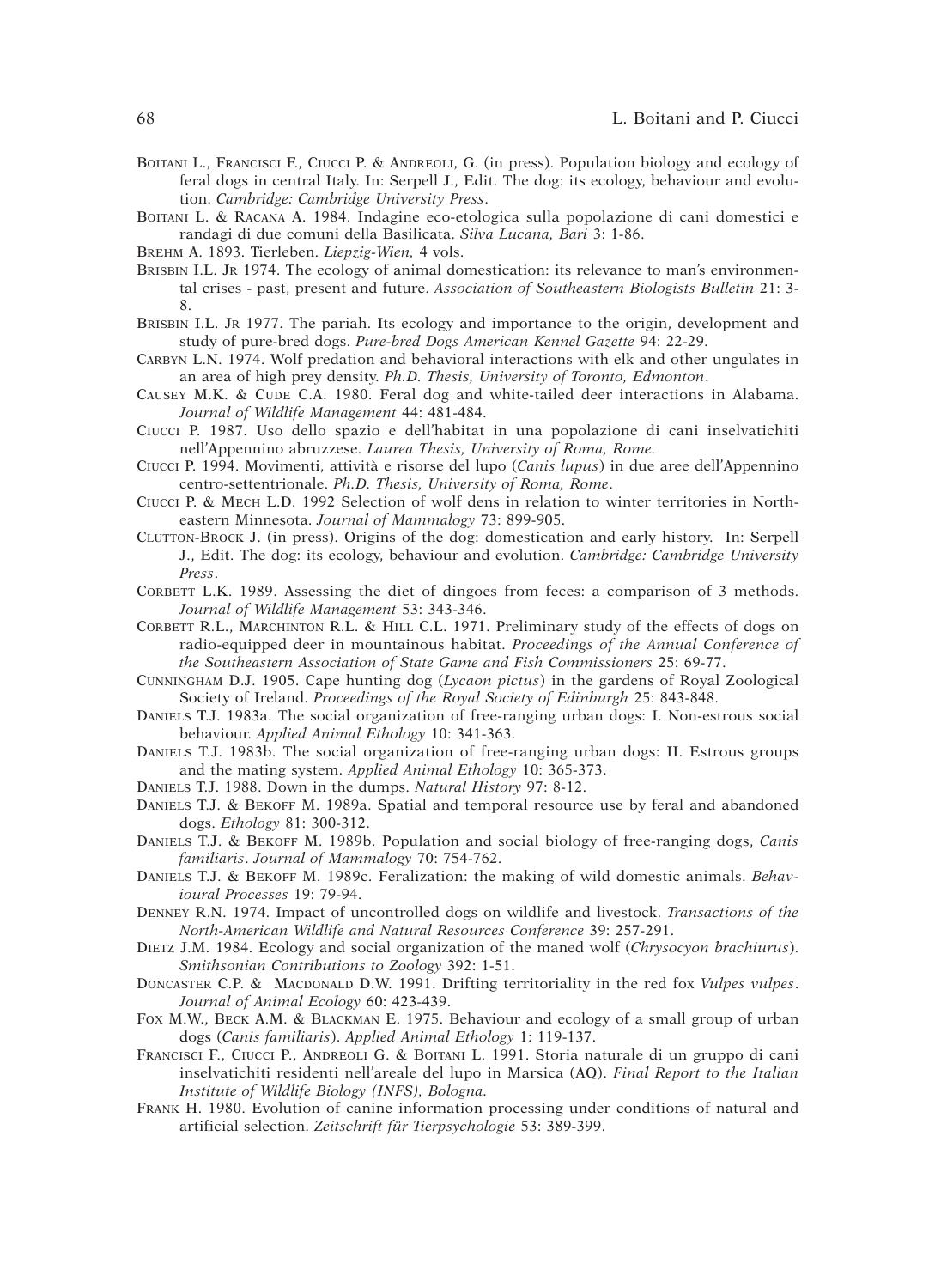- FRANK H. & FRANK M.G. 1982. On the effects of domestication on canine social development and behaviour. *Applied Animal Ethology* 8: 507-525.
- FRITTS S.H. & MECH L.D. 1981. Dynamics, movements, and feeding ecology of a newly protected wolf population in northwestern Minnesota. *Wildlife Monograph* 80: 1-79.
- FULLER T.K. 1989. Population dynamics of wolves in North-Central Minnnesota. *Wildlife Monograph* 105: 1- 41.
- GAVITT J.D., DOWNING R.L. & MCGINNES B.S. 1974. Effects of dogs on deer reproduction in Virginia. *Proceedings of the Annual Conference of the Southeastern Association of State Game and Fish Commissioners* 28: 532-539.
- GINSBURG B. E. & SCHOTTE C.S. 1978. Genetic differences determining the capacities for social behaviour among wolves and dogs. *Behavioural Genetics* 8: 94 (abstract).
- GIPSON P.S. 1972. The taxonomy, reproductive biology, food habits, and range of wild *Canis* (Canidae) in Arkansas. *Ph.D. Dissertation, University of Arkansas, Fayetteville*.
- GIPSON P.S. 1983. Evaluation and control implications of behaviour of feral dogs in Interior Alaska, pp. 78-92. In: Kaukeinen D.E., Edit. Vertebrate pest control and management materials: 4th Symposium. *Philadelphia: ASTM Special Technical Publication.*
- GIPSON P.S. & SEALANDER J.A. 1977. Ecological relationships of white-tailed deer and dogs in Arkansas, pp. 3-16. In: Philips R.L. & Jonkel C., Edits. Proceedings of 1975 Predator Symposium. Bulletin of Montana Forest Conservation Experimental Station. *Missoula: University of Montana.*
- GITTLEMAN J.L. 1989. Carnivore behaviour, ecology and evolution. *London: Chapman & Hall*.
- HABER G.C. 1977. Socio-ecological dynamics of wolves and prey in a subartic ecosystem. *Ph.D. Thesis, University of British Columbia, Vancouver.*
- HALE E.B. 1969. Domestication and the evolution of behaviour, pp. 22-42. In: Hafez E.S.E., Edit. The behaviour of domestic animals. *London: Bailliere Tindall*.
- HARRINGTON F.H. & MECH L.D. 1979. Wolf howling and its role in territory maintenance. *Behaviour* 68: 207-249.
- HARRINGTON F.H. & MECH L.D. 1982. Patterns of homesite attendence in two Minnesota wolf packs, pp. 81-105. In: Harrington F.H. & Paquet P.C., Edits. Wolves of the world: perpsectives of behavior, ecology and conservation. *New Jersey: Noyes.*
- HARRINGTON F.H., MECH L.D. & FRITTS S.H. 1983. Pack size and wolf pup survival: their relationship under varying ecological conditions. *Behavioral Ecology and Sociobiology* 13: 19-26.
- HARRINGTON F.H., PAQUET P.C., RYON J. & FENTRESS J.C. 1982. Monogamy in wolves: a review of the evidence, pp. 209-222. In: Harrington F.H. & Paquet P.C., Edits. Wolves of the world: perpsectives of behavior, ecology and conservation. *New Jersey: Noyes.*
- HAWKINS R.E., KLIMSTRA W.D. & ANTRY D.C. 1970. Significant mortality factors of deer on Crab Orchard National Wildlife Refuge. *Transactions Illinois State Academy of Sciences* 63: 202-206.
- HIRATA H., OKUZAKI M. & OBARA H. 1986. Characteristics of urban dogs and cats, pp. 163-175. In: Obara H., Edit. Integrated studies in urban ecosystems as the basis of urban planning, I. Special research project on environmental science (B276-R15-3). *Tokyo: Ministry of Education*.
- HIRATA H., OKUZAKI M. & OBARA, H. 1987. Relationships between men and dogs in urban ecosystem, pp. 113-120. In: Obara H., Edit. Integrated studies in urban ecosystems as the basis of urban planning, II. Special research project on environmental science (B334- R15-3). *Tokyo: Ministry of Education*.
- JOSLIN P.W.B. 1966. Summer activities of two timber wolf (*Canis lupus*) packs in Algoquin Park. *M.A. Thesis, University of Toronto, Toronto*.
- KEITH L.B. 1983. Population dynamics of wolves, pp. 66-77. In: Carbyn L.N., Edit. Wolves in Canada and Alaska. Their status biology and management. *Canadian Wildlife Service Report Series* No. 45*.*
- KLEIMAN D.G. 1968. Reproduction in the Canidae. *International Zoo Yearbook* 8: 1-7.
- KLEIMAN D.G. & BRADY C.A. 1978. Coyote behaviour in the context of recent canid research: problems and perspectives, pp. 163-188. In: Bekoff M., Edit. Coyotes. *New York: Academic Press*.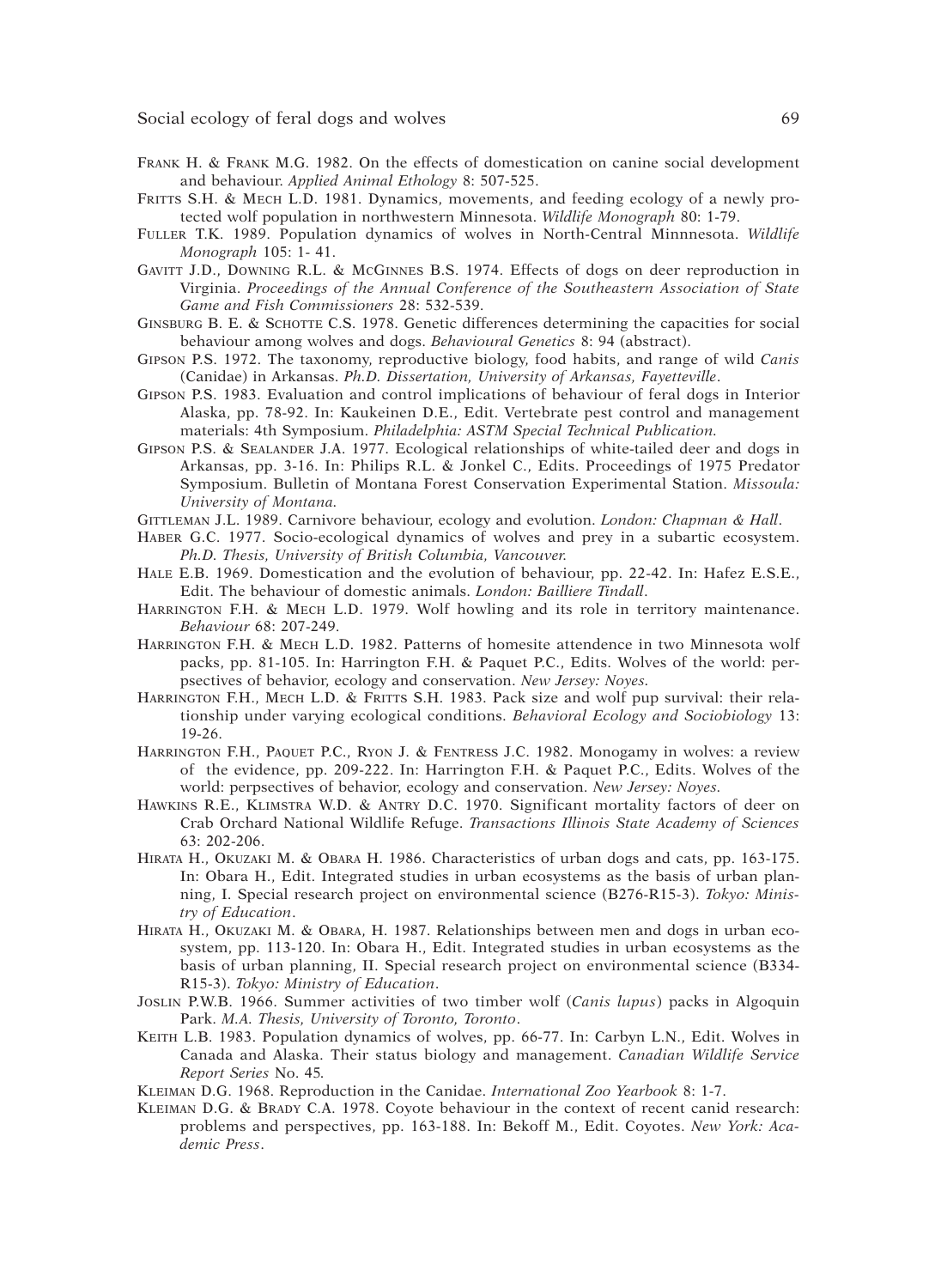- KLEIMAN D.G. & EISENBERG J.F. 1973. Comparisons of canid and felid social systems from an evolutionary perspective. *Animal Behaviour* 21: 637-659.
- KLEIMAN D.G. & MALCOM J.R. 1981. The evolution of male parental investment in mammals, pp. 347-387. In: Gubernik D.J. & Klopfer P.H., Edits. Parental care in mammals. *New York: Plenum*.
- KOLENOSKY G.B. & JOHNSTON D.H. 1967. Radio-tracking in timberwolves in Ontario. *American Zoologist* 7: 289-303.
- KRUUK H. 1972. The spotted hyena: a study of predation and social behaviour. *Chicago: University of Chicago Press*.
- KRUUK H. & SNELL H. 1981. Prey selection by feral dogs from a population of marine iguanas (*Amblyrhynchus cristatus*). *Journal of Applied Ecology* 18: 197-204.
- LINDSTROM E. 1986. Territory inheritance and the evolution of group living in carnivore. *Animal Behaviour* 34: 1825-1835.
- LOWHEAD B.D. 1983. Wolf den site characteristics in the Nelchina Basin, Alaska. *MS Thesis, University of Alaska, Fairbanks*.
- LOWRY D.A. & MACARTHUR K.L. 1978. Domestic dogs as predators on deer. *Wildlife Society Bulletin* 6: 38-39.
- MACDONALD D.W. 1981. Dwindling resources and the social behaviour of Capybaras, (*Hydrochoerus hydrochaeris*). *Journal of Zoology* 194: 371-391.
- MACDONALD D.W. 1983. The ecology of carnivore social behaviour. *Nature* 301: 379-384.
- MACDONALD D.W., BALL F.G. & HOUGH N.G. 1980. Evaluation of home range size and configuration, pp. 405-424. In: Amlaner C.J. & Macdonald D.W., Edits. A handbook on biotelemetry and radio-tracking. *Oxford: Pergamon Press.*
- MACDONALD D.W. & CARR G.M. 1989. Food security and the rewards of tolerance, pp. 75-99. In: Standen V. & Foley R.A., Edits. Comparative socioecology: the behavioural ecology of humans and other mammals. *Oxford: Blackwell Scientific Publications*.
- MACDONALD D.W. & CARR G.M. (in press). Variation in dog society: between resource dispersion and social flux. In: Serpell J., Edit. The dog: its ecology, behaviour and evolution. *Cambridge: Cambridge University Press*.
- MCKNIGHT T. 1964. Feral livestock in Anglo-America. *Berkeley: University of California Press*.
- MECH L.D. 1970. The wolf: the ecology and behaviour of an endangered species. *New York: Natural History Press*.
- MECH L.D. 1975. Disproportionate sex ratios of wolf pups. *Journal of Wildlife Management* 39: 737-740.
- MECH L.D. 1977a. Productivity, mortality and population trends of wolves in North-Eastern Minnesota. *Journal of Mammalogy* 58: 559-574.
- MECH L.D. 1977b. Population trend and winter deer consumption in a Minnesota wolf pack, pp. 55-83. In: Phillips R.L. & Jonkel C., Edits. Proceedings of the 1975 Predator symposium. Bulletin of Montana Forest Conservation Experimental Station. *Missoula: University of Montana.*
- MECH L.D. 1986. Wolf population in the Central Superior National Forest, 1967-1985. *U.S.D.A., North Central Forest Experimental Station Research Paper* NC-270: 1-6.
- MECH L.D. & NELSON M.E. 1989. Polygyny in a wild wolf pack. *Journal of Mammalogy* 70: 675-676.
- MECH L.D. & NELSON M.E. 1990. Non-family wolf, *Canis lupus*, pack. *The Canadian Field Naturalist* 104: 482-483.
- MESSIER F. 1985. Social organization, spatial distribution and population density of wolves in relation to moose density. *Canadian Journal of Zoology* 63: 239-245.
- MURIE A. 1944. The wolves of Mount Mckinley. *U.S. National Park Service Fauna Series* 5: 1-238.
- NELSON M.E. & MECH L.D. 1981. Deer social organization and wolf predation in Northeastern Minnesota. *Wildlife Monograph* 77: 1-53.
- NESBITT W.H. 1975. Ecology of a feral dog pack on a wildlife refuge, pp. 391-395. In: Fox. M.W., Edit. The wild canids. *New York: Van Nostrand Reinhold.*
- OLSON J.C. 1974. Movements of deer as influenced by dogs. *Indiana Department of Natural Resources, Job Progress Report Project* W-26-R-5: 1-36.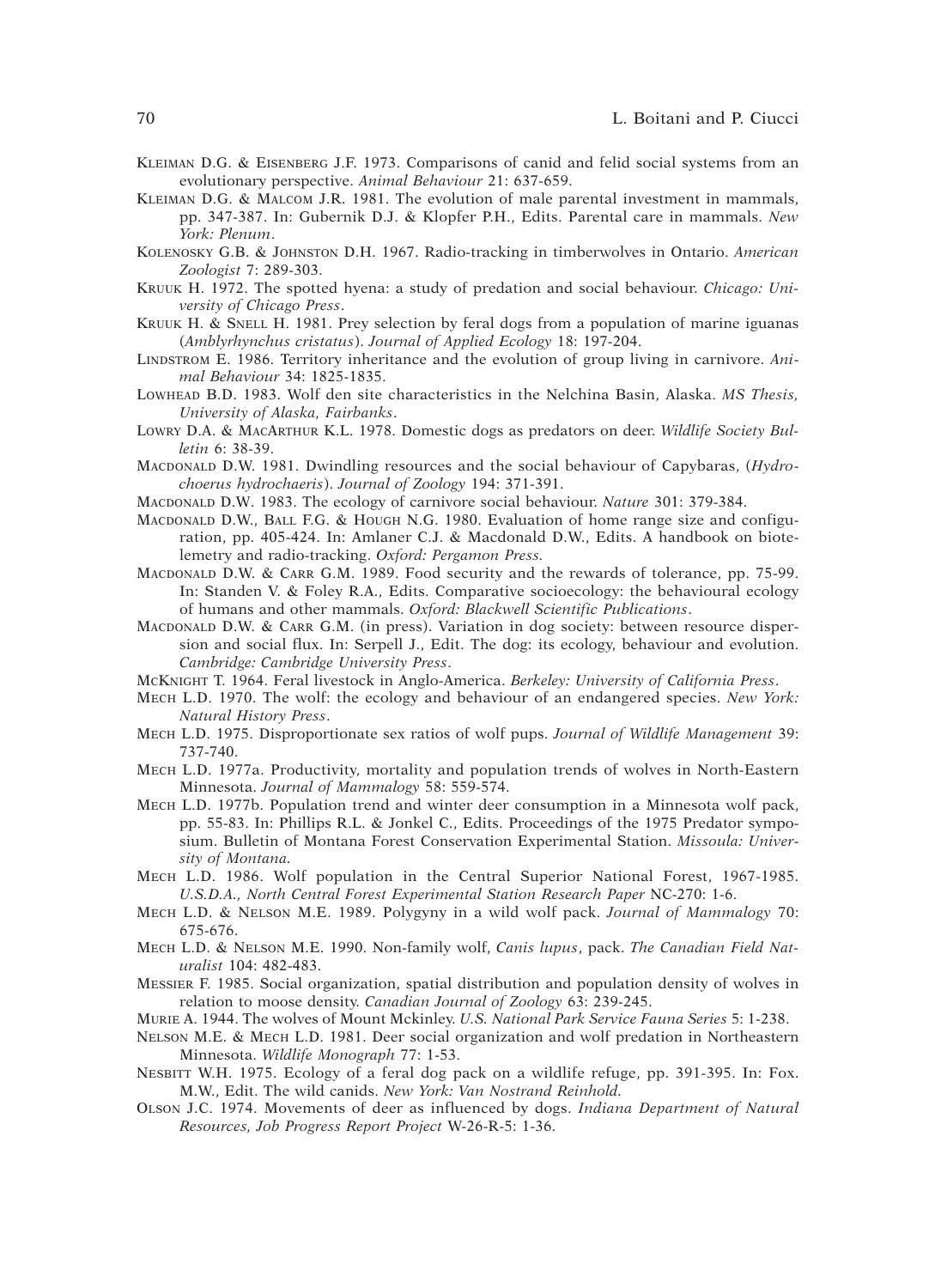- PACKARD J.M. & MECH L.D. 1980. Population regulation in wolves, pp. 135-158. In: Klein A.G. & Cohen M., Edits. Biosocial mechanisms of population regulation. *New Haven: Yale University Press*.
- PACKARD J.M., MECH L.D. & SEAL U.S. 1983. Social influences on reproduction in wolves, pp. 66-77. In: Carbyn L.N., Edit. Wolves in Canada and Alaska. Their status biology and management. *Canadian Wildlife Service Report Series* No. 45.
- PACKARD J.M., SEAL U.S., MECH L.D. & PLOTKA E.D. 1985. Causes of reproductive failure in two family groups of wolves (*Canis lupus*). *Zeitschrift für Tierpsychologie* 68: 24-40.
- PERRY M.C. & GILES R.H. 1971. Free running dogs. *Virginia Wildlife* 32: 17-19.
- PETERS L. & MECH L.D. 1975. Scent-marking in wolves. *American Scientist* 63: 628-637.
- PETERSON R.O. 1977. Wolf ecology and prey relationship on Isle Royale. *National Park Service Scientific Monographs Series* 11: 1-210.
- PETERSON R.O., WOOLINGTON J.D. & BAILEY T.N. 1984. Wolves of the Kenay peninsula, Alaska. *Wildlife Monograph* 88: 1-52.
- PRICE E.O. 1984. Behavioural aspects of animal domestication. *The Quarterly Review of Biology* 59: 1-32.
- PROGULSKE D.R. & BASKETT T.S. 1958. Mobility of Missouri deer and their harassment by dogs. *Journal of Wildlife Management* 22: 184-192.
- RABB G.B., WOOLPY J.H. & GINSBURG B.E. 1967. Social relationships in a group of captive wolves. *American Zoologist* 7: 253-265.
- RAUSCH R.A. 1967. Some aspects of the population ecology of wolves, Alaska. *American Zoologist* 7: 253-265.
- ROTHMAN R.J. & MECH L.D. 1979. Scent-marking in lone wolves and newly formed pairs. *Animal Behaviour* 27: 750-760.
- SANTAMARIA A., PASSANNANTI S. & DI FRANZA D. 1990. Censimento dei cani randagi in un quartiere di Napoli. *Acta Medica Veterinaria* 36: 201-213.
- SCOTT M.D. & CAUSEY K. 1973. Ecology of feral dogs in Alabama. *Journal of Wildlife Management* 37: 253-265.
- SCOTT J.P. & FULLER J.L. 1965. Genetics and the social behaviour of the dog. *Chicago: University of Chicago Press*.
- SEAL U.S. & MECH L.D. 1983. Blood indicators of seasonal metabolic patterns in captive adult gray wolves. *Journal of Wildlife Management* 47: 704-715.
- SEAL U.S., MECH L.D. & VAN BALLENBERGHE V. 1975. Blood analyses of wolf pup and their ecological and metabolic interpretation. *Journal of Mammalogy* 56: 64-75.
- SEAL U.S., PLOTKA E.D., MECH L.D. & PACKARD J.M. 1987. Seasonal metabolic and reproductive cycles in wolves, pp. 109-125. In: Frank H., Edit. Man and wolf. *The Netherlands: Junk Publisher.*
- SWEENEY J.R., MARCHINTON R.L. & SWEENEY J.M. 1971. Responses of radiomonitored whitetailed deer chased by hunting dogs. *Journal Wildlife Management* 35: 707-716.
- URIOS V., VILA C. & CASTROVIEJO J. 1993. Foraging strategies of the Iberian wolf (*Canis lupus signatus*). *Simposium Internacional sobre el Lobo (Leon, 19-23 October, 1993, Spain)* (abstract).
- VAN BALLENBERGHE V. 1983. Two litters raised in one year by a wolf pack. *Journal of Mammalogy* 64: 171-173.
- VAN BALLENBERGHE V., ERICKSON A.W. & BYMAN D. 1975. Ecology of the timber wolf in Northeastern Minnesota. *Wildlife Monograph* 43: 1-43.
- VAN BALLENBERGHE V. & MECH L.D. 1975. Weights, growth, and survival of timber wolf pups in Minnesota. *Journal of Mammalogy* 56: 44-63.
- VILA C., URIOS V. & CASTROVIEJO J. 1993. The iberian wolf: a persecuted species. *Simposium Internacional sobre el Lobo*, *(Leon, 19-23 October, 1993, Spain)* (abstract).
- VON SCHANTZ T. 1984. Carnivore social behaviour: does it need patches? *Nature* 307: 389.
- WORLD HEALTH ORGANIZATION 1988. Report of WHO consultation on dog ecology studies related to rabies control. *WHO/Rab. Res./88.25*.
- ZEUNER F.E. 1963. A history of domesticated animals. *London: Hutchinson & Co. Publishers*.
- ZIMEN E. 1976. On the regulation of pack size in wolves. *Zeitschrift für Tierpsychologie* 40: 300-341.